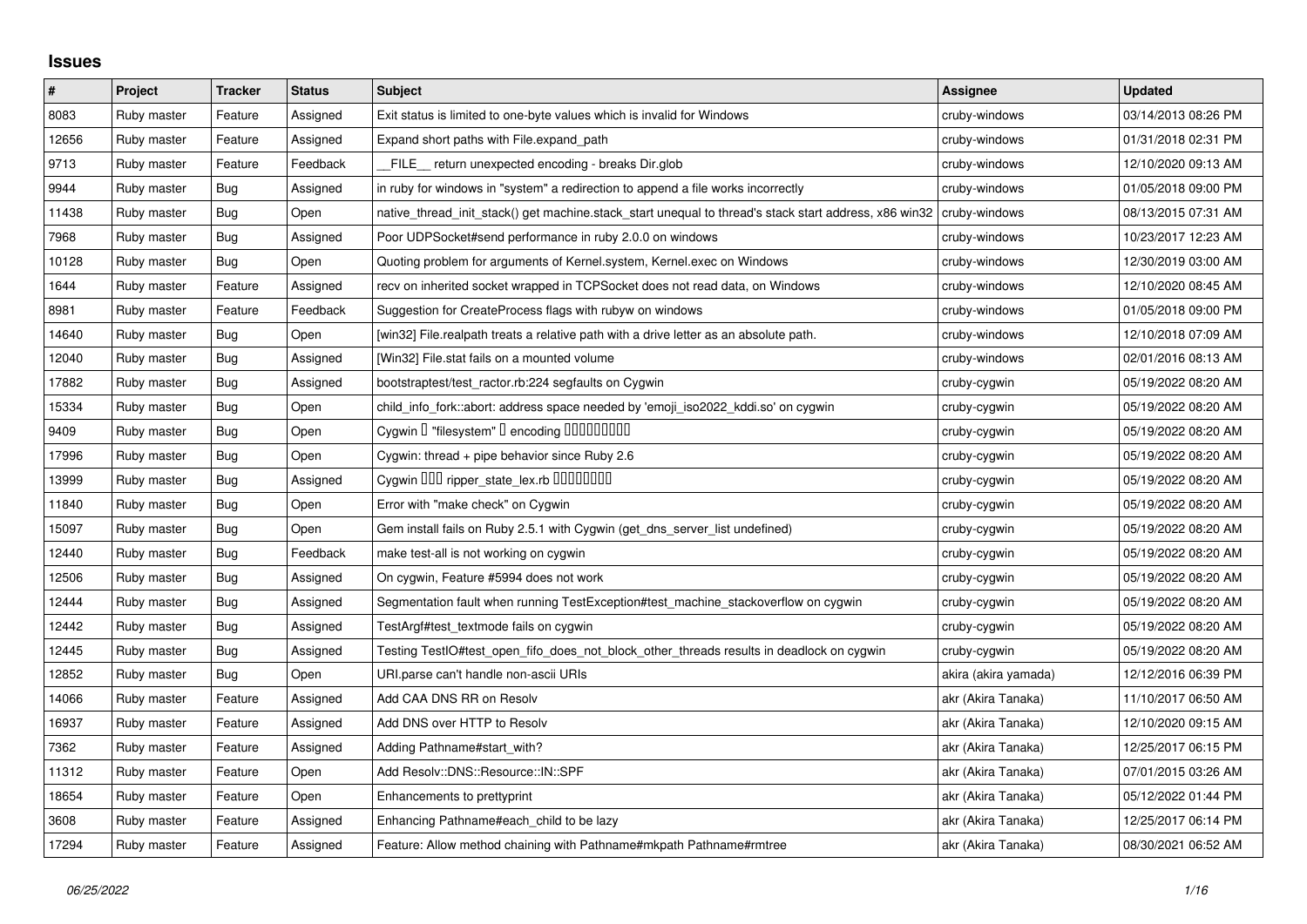| $\pmb{\#}$ | Project     | <b>Tracker</b> | <b>Status</b> | <b>Subject</b>                                                                              | <b>Assignee</b>                     | <b>Updated</b>      |
|------------|-------------|----------------|---------------|---------------------------------------------------------------------------------------------|-------------------------------------|---------------------|
| 17295      | Ruby master | Feature        | Assigned      | Feature: Create a directory and file with Pathname#touch                                    | akr (Akira Tanaka)                  | 09/28/2021 01:20 AM |
| 17297      | Ruby master | Feature        | Assigned      | Feature: Introduce Pathname.mktmpdir                                                        | akr (Akira Tanaka)                  | 08/30/2021 06:51 AM |
| 17296      | Ruby master | Feature        | Assigned      | Feature: Pathname#chmod use FileUtils.chmod instead of File                                 | akr (Akira Tanaka)                  | 08/30/2021 06:51 AM |
| 18450      | Ruby master | Feature        | Assigned      | Force break in prettyprint                                                                  | akr (Akira Tanaka)                  | 12/29/2021 02:02 PM |
| 12497      | Ruby master | Feature        | Assigned      | GMP version of divmod may be slower                                                         | akr (Akira Tanaka)                  | 08/10/2016 03:11 AM |
| 16985      | Ruby master | Feature        | Open          | Improve `pp` for `Hash` and `String`                                                        | akr (Akira Tanaka)                  | 06/26/2020 09:51 AM |
| 8445       | Ruby master | <b>Bug</b>     | Assigned      | IO.open and IO#set_enconding does not support :fallback option                              | akr (Akira Tanaka)                  | 06/14/2022 06:02 AM |
| 17473      | Ruby master | Feature        | Open          | Make Pathname to embedded class of Ruby                                                     | akr (Akira Tanaka)                  | 01/07/2022 09:25 AM |
| 10129      | Ruby master | Feature        | Assigned      | More descriptive error message for failed net/http requests                                 | akr (Akira Tanaka)                  | 01/05/2018 09:01 PM |
| 18651      | Ruby master | Bug            | Open          | oob access in CP51932 -> CP50220 transcoder                                                 | akr (Akira Tanaka)                  | 03/23/2022 01:17 PM |
| 17173      | Ruby master | Feature        | Open          | open-uri I ciphers IIIIIII                                                                  | akr (Akira Tanaka)                  | 09/25/2020 09:17 AM |
| 11322      | Ruby master | Feature        | Assigned      | OpenUri: RuntimeError: HTTP redirection loop                                                | akr (Akira Tanaka)                  | 11/13/2020 03:52 AM |
| 13385      | Ruby master | Feature        | Open          | [PATCH] Make Resolv::DNS::Name validation similar to host and dig commands                  | akr (Akira Tanaka)                  | 06/16/2017 08:04 AM |
| 10459      | Ruby master | Feature        | Assigned      | [PATCH] rfc3339 method for Time                                                             | akr (Akira Tanaka)                  | 05/21/2015 08:14 AM |
| 11139      | Ruby master | Feature        | Feedback      | [PATCH] socket: support accept `sock_nonblock: (true false)'                                | akr (Akira Tanaka)                  | 07/02/2015 01:30 AM |
| 2149       | Ruby master | Feature        | Feedback      | Pathname#include?                                                                           | akr (Akira Tanaka)                  | 03/15/2018 08:19 AM |
| 10381      | Ruby master | Feature        | Feedback      | Pathname#mkdir_p, Pathname#makedirs IIIII                                                   | akr (Akira Tanaka)                  | 10/15/2014 04:27 AM |
| 7412       | Ruby master | Feature        | Assigned      | Pathname#relative_path_from does not support mixed directory separators on windows          | akr (Akira Tanaka)                  | 01/05/2018 09:00 PM |
| 10637      | Ruby master | Feature        | Assigned      | Puppet orchestration on vagrant fails with Error: Non-HTTP proxy URI                        | akr (Akira Tanaka)                  | 09/23/2020 10:23 PM |
| 13513      | Ruby master | <b>Bug</b>     | Assigned      | Resolv::DNS::Message.decode hangs after detecting truncation in UDP messages                | akr (Akira Tanaka)                  | 03/08/2021 11:35 PM |
| 14922      | Ruby master | Feature        | Assigned      | Resolv getaddresses ignores AAAA records for IPv6                                           | akr (Akira Tanaka)                  | 11/13/2020 04:01 AM |
| 10580      | Ruby master | <b>Bug</b>     | Open          | TestProcess#test_deadlock_by_signal_at_forking fails on ARM                                 | akr (Akira Tanaka)                  | 12/30/2019 03:00 AM |
| 17154      | Ruby master | Misc           | Open          | Update Pathname Documentation to Clarify Expected Behavior                                  | akr (Akira Tanaka)                  | 09/05/2020 01:18 PM |
| 17569      | Ruby master | Misc           | Open          | uri lib maintainership                                                                      | akr (Akira Tanaka)                  | 01/23/2021 10:42 AM |
| 13047      | Ruby master | Feature        | Assigned      | Use String literal instead of `String#+` for multiline pretty-printing of multiline strings | akr (Akira Tanaka)                  | 02/22/2017 07:09 AM |
| 14917      | Ruby master | Misc           | Assigned      | Add RDoc documents to tar ball                                                              | aycabta (aycabta.)                  | 07/21/2018 09:29 AM |
| 13604      | Ruby master | Feature        | Assigned      | Exposing alternative interface of readline                                                  | aycabta (aycabta .)                 | 01/20/2020 05:34 AM |
| 18459      | Ruby master | Feature        | Assigned      | IRB autocomplete dropdown colour options                                                    | aycabta (aycabta .)                 | 01/05/2022 02:15 AM |
| 15371      | Ruby master | Feature        | Assigned      | IRB with ARGV                                                                               | aycabta (aycabta .)                 | 02/14/2020 11:35 AM |
| 9507       | Ruby master | Bug            | Open          | Ruby 2.1.0 is broken on ARMv5: tried to create Proc object without a block                  | charliesome (Charlie<br>Somerville) | 01/05/2018 09:00 PM |
| 10065      | Ruby master | Feature        | Feedback      | Make `gem env` command output valid YAML                                                    | drbrain (Eric Hodel)                | 07/20/2014 10:54 PM |
| 17400      | Ruby master | <b>Bug</b>     | Open          | Incorrect character downcase for Greek Sigma                                                | duerst (Martin Dürst)               | 12/17/2020 06:56 AM |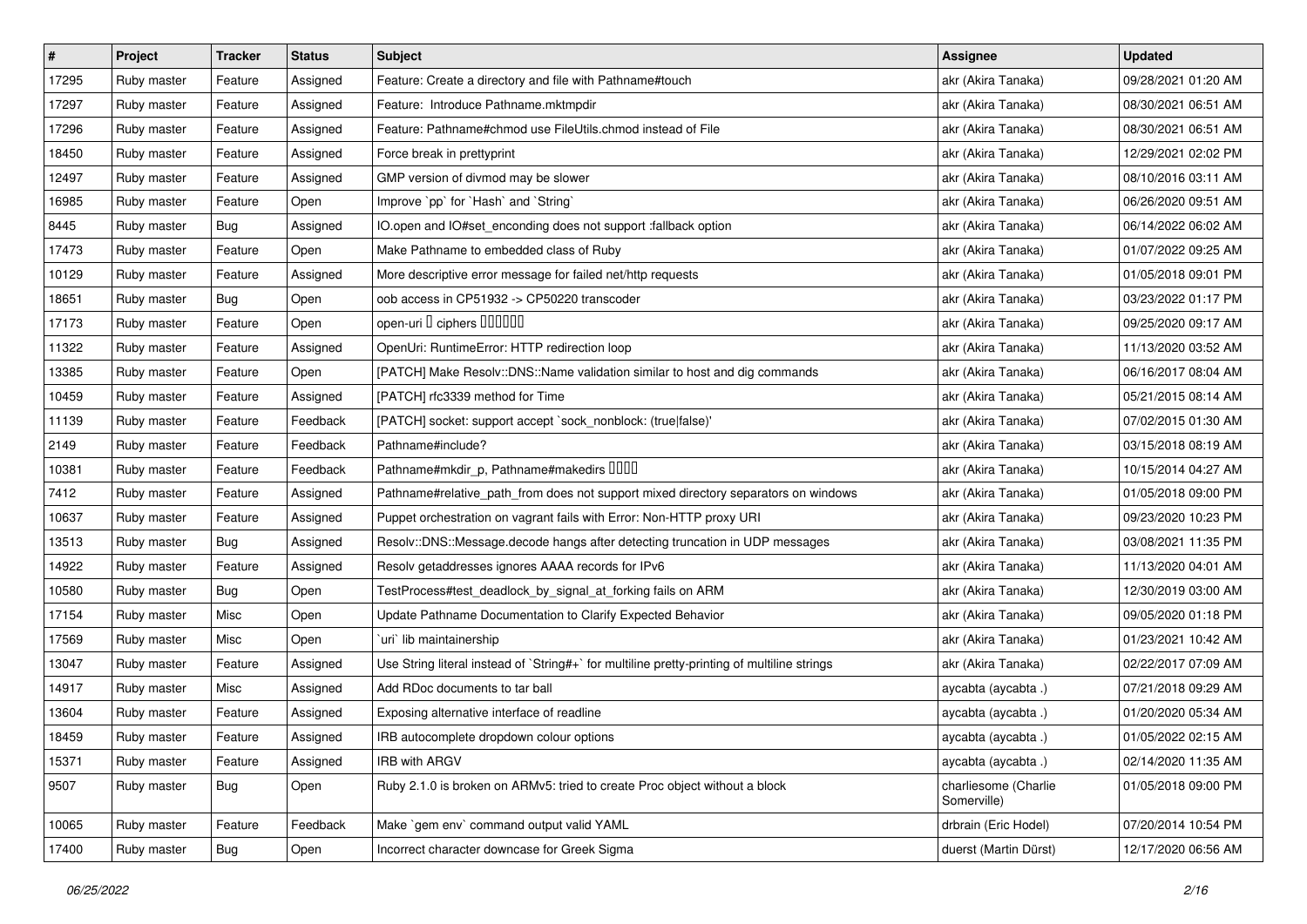| #     | Project     | <b>Tracker</b> | <b>Status</b> | <b>Subject</b>                                                                                                          | <b>Assignee</b>                   | <b>Updated</b>      |
|-------|-------------|----------------|---------------|-------------------------------------------------------------------------------------------------------------------------|-----------------------------------|---------------------|
| 16842 | Ruby master | <b>Bug</b>     | Assigned      | inspect` prints the UTF-8 character U+0085 (NEXT LINE) verbatim even though it is not printable                         | duerst (Martin Dürst)             | 02/26/2021 05:43 AM |
| 18601 | Ruby master | Bug            | Open          | Invalid byte sequences in Big5 encodings                                                                                | duerst (Martin Dürst)             | 02/23/2022 07:59 AM |
| 13671 | Ruby master | Bug            | Assigned      | Regexp with lookbehind and case-insensitivity raises RegexpError only on strings with certain<br>characters             | duerst (Martin Dürst)             | 11/30/2021 04:42 AM |
| 18337 | Ruby master | Bug            | Assigned      | Ruby allows zero-width characters in identifiers                                                                        | duerst (Martin Dürst)             | 11/24/2021 09:13 AM |
| 7742  | Ruby master | Bug            | Open          | System encoding (Windows-1258) is not recognized by Ruby to convert back to UTF-8                                       | duerst (Martin Dürst)             | 12/25/2017 06:15 PM |
| 6351  | Ruby master | <b>Bug</b>     | Assigned      | transcode table generator does not support multi characters of Unicode                                                  | duerst (Martin Dürst)             | 12/25/2017 06:15 PM |
| 18639 | Ruby master | Feature        | Open          | Update Unicode data to Unicode Version 15.0.0                                                                           | duerst (Martin Dürst)             | 03/22/2022 07:38 PM |
| 13696 | Ruby master | Feature        | Open          | Add exchange and noreplace options to File.rename                                                                       | Glass_saga (Masaki<br>Matsushita) | 12/01/2017 04:34 PM |
| 2631  | Ruby master | Feature        | Assigned      | Allow IO#reopen to take a block                                                                                         | Glass_saga (Masaki<br>Matsushita) | 05/24/2018 01:22 PM |
| 17525 | Ruby master | Feature        | Open          | Implement Happy Eyeballs Version 2 (RFC8305) in Socket.tcp                                                              | Glass_saga (Masaki<br>Matsushita) | 06/16/2022 01:08 AM |
| 7148  | Ruby master | Feature        | Assigned      | Improved Tempfile w/o DelegateClass                                                                                     | Glass_saga (Masaki<br>Matsushita) | 03/27/2019 09:51 AM |
| 15628 | Ruby master | Feature        | Assigned      | init_inetsock_internal should fallback to IPv4 if IPv6 is unreachable                                                   | Glass_saga (Masaki<br>Matsushita) | 09/25/2020 05:42 AM |
| 16476 | Ruby master | Feature        | Open          | Socket.getaddrinfo cannot be interrupted by Timeout.timeout                                                             | Glass_saga (Masaki<br>Matsushita) | 06/16/2022 01:08 AM |
| 15408 | Ruby master | Feature        | Open          | Deprecate object_id and _id2ref                                                                                         | headius (Charles Nutter)          | 03/19/2019 04:02 PM |
| 16012 | Ruby master | Feature        | Assigned      | Add a (small) test-install suite?                                                                                       | hsbt (Hiroshi SHIBATA)            | 07/30/2019 08:13 AM |
| 5617  | Ruby master | Feature        | Assigned      | Allow install RubyGems into dediceted directory                                                                         | hsbt (Hiroshi SHIBATA)            | 05/16/2018 09:15 AM |
| 10213 | Ruby master | Bug            | Feedback      | bundled gems ignored by make install                                                                                    | hsbt (Hiroshi SHIBATA)            | 06/10/2022 09:55 AM |
| 16013 | Ruby master | Misc           | Feedback      | Bundler                                                                                                                 | hsbt (Hiroshi SHIBATA)            | 10/17/2019 05:20 PM |
| 18790 | Ruby master | Bug            | Assigned      | cannot load such file -- digest (LoadError)                                                                             | hsbt (Hiroshi SHIBATA)            | 06/06/2022 12:41 AM |
| 13534 | Ruby master | Feature        | Assigned      | Checking installation results of default gems                                                                           | hsbt (Hiroshi SHIBATA)            | 07/26/2018 02:16 AM |
| 15487 | Ruby master | Misc           | Assigned      | Clarify default gems maintanance policy                                                                                 | hsbt (Hiroshi SHIBATA)            | 12/30/2018 08:42 PM |
| 16951 | Ruby master | <b>Bug</b>     | Assigned      | Consistently referer dependencies                                                                                       | hsbt (Hiroshi SHIBATA)            | 06/17/2021 06:15 AM |
| 6590  | Ruby master | Feature        | Assigned      | Dealing with bigdecimal, etc gems in JRuby                                                                              | hsbt (Hiroshi SHIBATA)            | 05/15/2019 08:33 PM |
| 15486 | Ruby master | Misc           | Feedback      | Default gems README.md                                                                                                  | hsbt (Hiroshi SHIBATA)            | 03/11/2019 12:19 PM |
| 18381 | Ruby master | <b>Bug</b>     | Assigned      | Default vs Bundled gems                                                                                                 | hsbt (Hiroshi SHIBATA)            | 12/15/2021 11:09 AM |
| 18567 | Ruby master | Bug            | Open          | Depending on default gems in stdlib gems when not needed considered harmful                                             | hsbt (Hiroshi SHIBATA)            | 04/21/2022 04:45 PM |
| 18614 | Ruby master | Bug            | Open          | Error (busy loop) in<br>TestGemCommandsSetupCommand#test_destdir_flag_does_not_try_to_write_to_the_default_gem_<br>home | hsbt (Hiroshi SHIBATA)            | 03/17/2022 01:03 AM |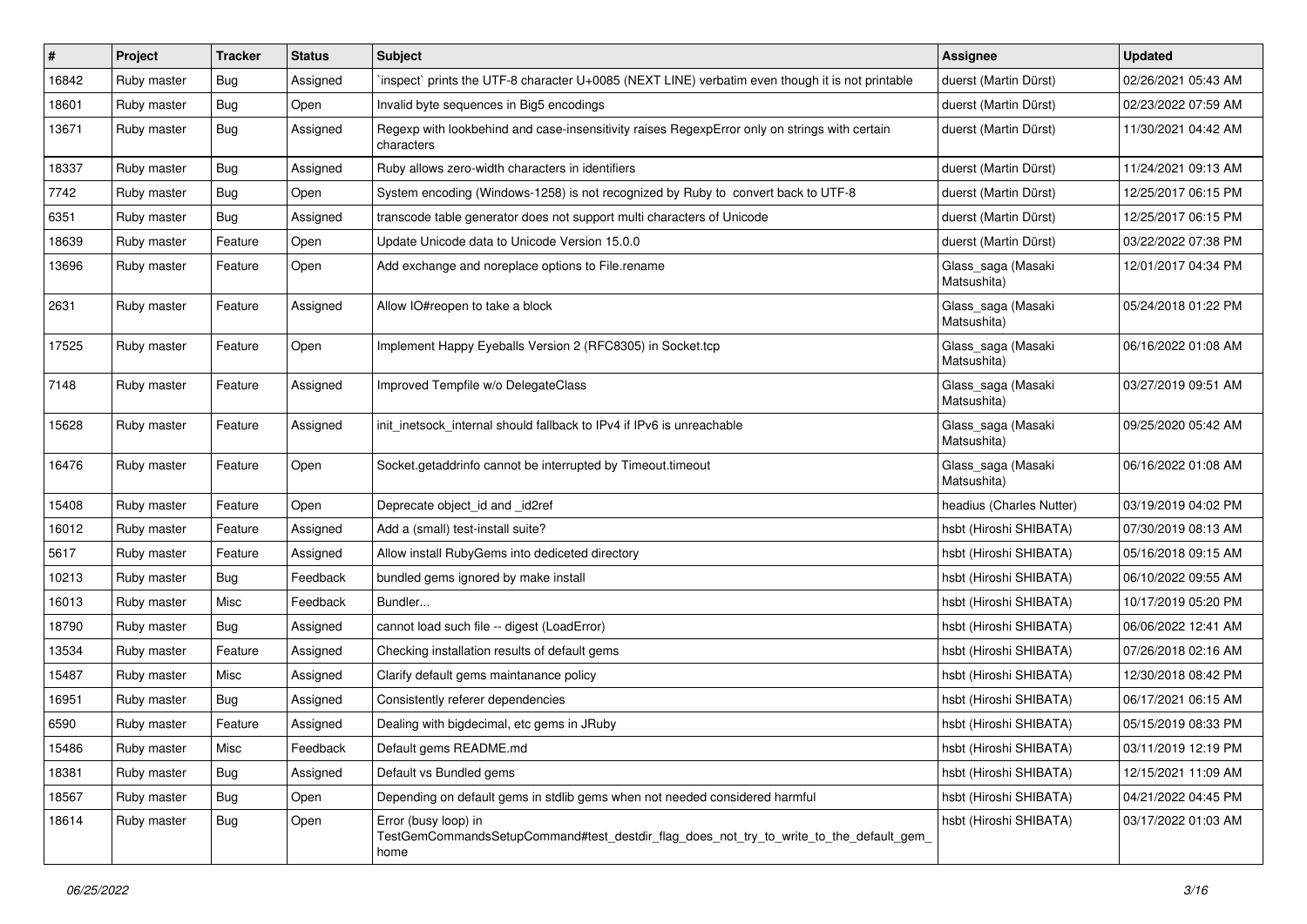| $\pmb{\#}$ | Project     | <b>Tracker</b> | <b>Status</b> | Subject                                                                                                                                                             | <b>Assignee</b>             | <b>Updated</b>      |
|------------|-------------|----------------|---------------|---------------------------------------------------------------------------------------------------------------------------------------------------------------------|-----------------------------|---------------------|
| 10919      | Ruby master | <b>Bug</b>     | Assigned      | [gem install] installs multipe platforms                                                                                                                            | hsbt (Hiroshi SHIBATA)      | 07/30/2019 07:44 AM |
| 13508      | Ruby master | Feature        | Assigned      | How remove/refactor code related mathn library.                                                                                                                     | hsbt (Hiroshi SHIBATA)      | 12/25/2017 06:15 PM |
| 18169      | Ruby master | <b>Bug</b>     | Assigned      | Local copies of gemified libraries are being released out of sync with their gems                                                                                   | hsbt (Hiroshi SHIBATA)      | 02/25/2022 05:40 PM |
| 9366       | Ruby master | <b>Bug</b>     | Assigned      | "make -j32 check TESTS=-j32" occasionally fails on rubygems/specification                                                                                           | hsbt (Hiroshi SHIBATA)      | 07/26/2018 02:13 AM |
| 18666      | Ruby master | Bug            | Open          | No rule to make target 'yaml/yaml.h', needed by 'api.o'                                                                                                             | hsbt (Hiroshi SHIBATA)      | 03/29/2022 11:17 AM |
| 18571      | Ruby master | Feature        | Assigned      | Removed the bundled sources from release package after Ruby 3.2                                                                                                     | hsbt (Hiroshi SHIBATA)      | 03/28/2022 06:23 AM |
| 16963      | Ruby master | Feature        | Assigned      | Remove English.rb from Ruby 2.8/3.0                                                                                                                                 | hsbt (Hiroshi SHIBATA)      | 06/19/2020 09:48 AM |
| 18355      | Ruby master | <b>Bug</b>     | Assigned      | require("pathname") within rack application chnages behaviors of Pathname methods, such as<br>absolute?(), when there are two versions of 'pathname' gem installed. | hsbt (Hiroshi SHIBATA)      | 11/30/2021 08:01 AM |
| 18068      | Ruby master | Misc           | Open          | Silence LoadError only if it is for rubygems itself                                                                                                                 | hsbt (Hiroshi SHIBATA)      | 08/08/2021 02:21 PM |
| 12639      | Ruby master | Feature        | Assigned      | Speed up require in RubyGems by 5x                                                                                                                                  | hsbt (Hiroshi SHIBATA)      | 07/26/2018 02:12 AM |
| 14737      | Ruby master | Feature        | Assigned      | Split default gems into separate directory structure                                                                                                                | hsbt (Hiroshi SHIBATA)      | 09/02/2020 06:00 PM |
| 14679      | Ruby master | Bug            | Assigned      | StdLib gems should properly specify their dependencies                                                                                                              | hsbt (Hiroshi SHIBATA)      | 04/11/2018 01:14 PM |
| 15550      | Ruby master | <b>Bug</b>     | Assigned      | Windows - gem bin files - can't run from bash shell                                                                                                                 | hsbt (Hiroshi SHIBATA)      | 03/20/2019 01:05 AM |
| 17664      | Ruby master | <b>Bug</b>     | Assigned      | Behavior of sockets changed in Ruby 3.0 to non-blocking                                                                                                             | ioquatix (Samuel Williams)  | 07/12/2021 10:28 AM |
| 595        | Ruby master | <b>Bug</b>     | Assigned      | Fiber ignores ensure clause                                                                                                                                         | ioquatix (Samuel Williams)  | 12/29/2019 10:37 AM |
| 18810      | Ruby master | Bug            | Open          | Make `Kernel#p` interruptable.                                                                                                                                      | ioquatix (Samuel Williams)  | 05/30/2022 12:44 AM |
| 13383      | Ruby master | Feature        | Open          | [PATCH] Module#source location                                                                                                                                      | ioquatix (Samuel Williams)  | 01/09/2020 05:16 AM |
| 18036      | Ruby master | <b>Bug</b>     | Open          | Pthread fibers become invalid on fork - different from normal fibers.                                                                                               | ioquatix (Samuel Williams)  | 08/19/2021 07:05 AM |
| 18818      | Ruby master | <b>Bug</b>     | Open          | SEGV (Fiber scheduler?)                                                                                                                                             | ioquatix (Samuel Williams)  | 06/06/2022 06:31 PM |
| 18227      | Ruby master | Feature        | Open          | Static class initialization.                                                                                                                                        | ioquatix (Samuel Williams)  | 09/29/2021 09:21 PM |
| 17720      | Ruby master | Misc           | Assigned      | Cirrus CI to check non-x86_64 architecture cases by own machines                                                                                                    | jaruga (Jun Aruga)          | 09/26/2021 10:24 AM |
| 18002      | Ruby master | <b>Bug</b>     | Open          | s390x: Tests failing without LC_ALL env                                                                                                                             | jaruga (Jun Aruga)          | 07/12/2021 04:30 PM |
| 16492      | Ruby master | <b>Bug</b>     | Open          | TestBugReporter#test_bug_reporter_add test failures                                                                                                                 | jaruga (Jun Aruga)          | 08/24/2021 01:12 PM |
| 16188      | Ruby master | Misc           | Open          | What are the performance implications of the new keyword arguments in 2.7 and 3.0?                                                                                  | jeremyevans0 (Jeremy Evans) | 11/27/2019 04:45 PM |
| 18058      | Ruby master | Bug            | Open          | 3.1.0-dev with MJIT enabled Zlib::BufError during `gem install`                                                                                                     | k0kubun (Takashi Kokubun)   | 08/02/2021 08:31 PM |
| 18277      | Ruby master | <b>Bug</b>     | Open          | buffer error (Zlib::BufError) in Zlib::Deflate#deflate when using MJIT                                                                                              | k0kubun (Takashi Kokubun)   | 01/05/2022 03:04 PM |
| 18808      | Ruby master | <b>Bug</b>     | Assigned      | Cannot compile ruby 3.1.2 on powerpc64le-linux without disabling the jit features                                                                                   | k0kubun (Takashi Kokubun)   | 06/20/2022 10:40 AM |
| 17008      | Ruby master | <b>Bug</b>     | Feedback      | JIT enabled on Windows can cause constant conhost pop-ups                                                                                                           | k0kubun (Takashi Kokubun)   | 07/03/2020 08:29 PM |
| 16694      | Ruby master | <b>Bug</b>     | Assigned      | JIT vs hardened GCC with PCH                                                                                                                                        | k0kubun (Takashi Kokubun)   | 02/02/2021 07:38 AM |
| 18142      | Ruby master | <b>Bug</b>     | Assigned      | Segmentation fault with Ruby 3.0.2                                                                                                                                  | k0kubun (Takashi Kokubun)   | 09/02/2021 07:43 AM |
| 17995      | Ruby master | <b>Bug</b>     | Open          | Slow down when mjit and Ractor are being used at same time                                                                                                          | k0kubun (Takashi Kokubun)   | 06/11/2022 04:02 AM |
| 15425      | Ruby master | Feature        | Feedback      | Store MJIT header into Ruby versioned directory.                                                                                                                    | k0kubun (Takashi Kokubun)   | 10/07/2021 11:03 PM |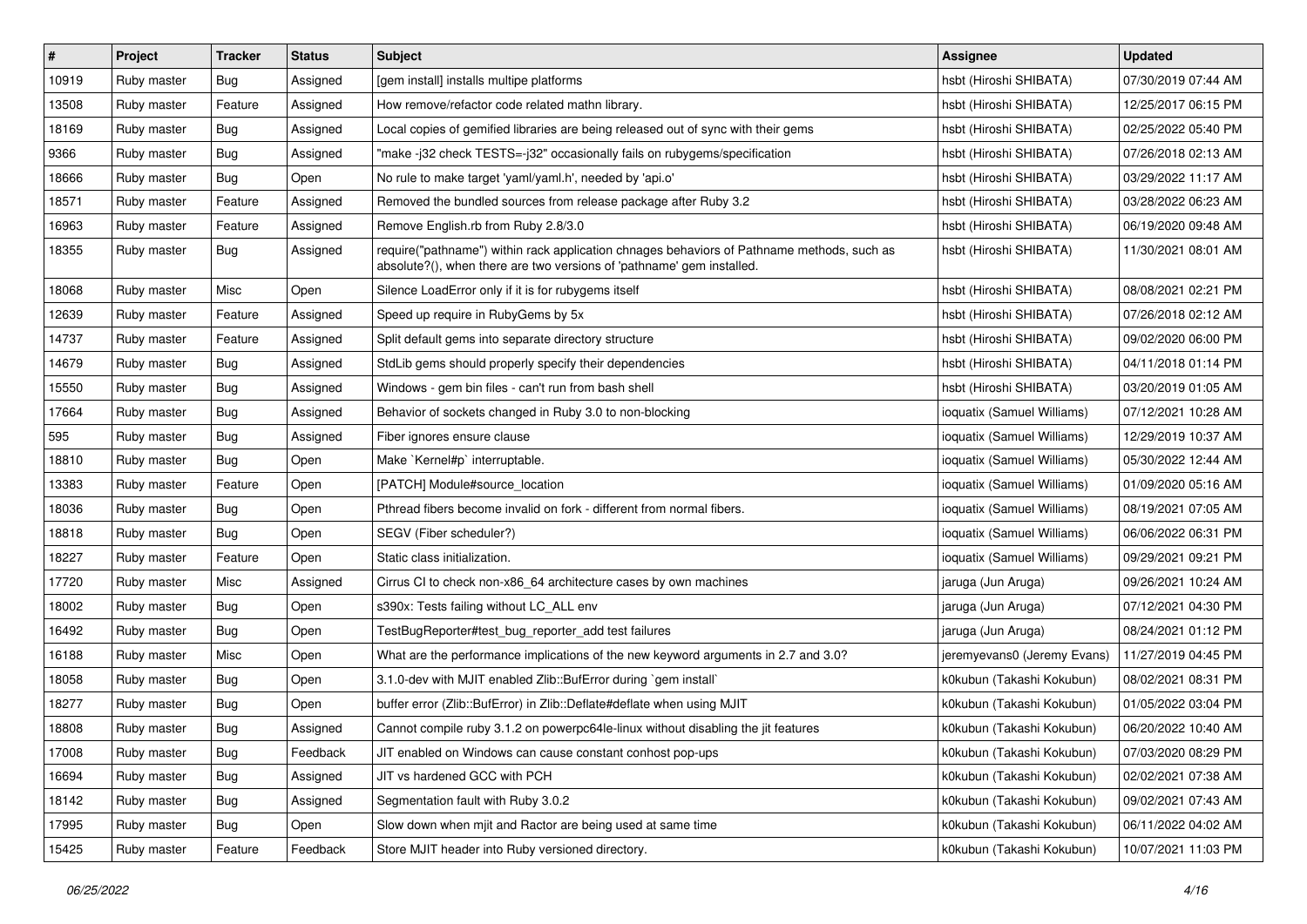| $\sharp$ | Project     | <b>Tracker</b> | <b>Status</b> | Subject                                                                                                                   | <b>Assignee</b>            | <b>Updated</b>      |
|----------|-------------|----------------|---------------|---------------------------------------------------------------------------------------------------------------------------|----------------------------|---------------------|
| 16185    | Ruby master | <b>Bug</b>     | Open          | basictest failure on AIX 6.1 for 64bit build                                                                              | kanemoto (Yutaka Kanemoto) | 10/15/2019 12:05 AM |
| 18811    | Ruby master | Bug            | Feedback      | PTY I/O not working on AIX 7.x                                                                                            | kanemoto (Yutaka Kanemoto) | 06/07/2022 07:18 AM |
| 18761    | Ruby master | Misc           | Open          | provide an example wasm project                                                                                           | katei (Yuta Saito)         | 05/23/2022 11:01 AM |
| 13000    | Ruby master | Feature        | Feedback      | Implement Set#include? with Hash#include?                                                                                 | knu (Akinori MUSHA)        | 09/11/2020 08:18 PM |
| 14105    | Ruby master | Feature        | Feedback      | Introduce xor as alias for Set#^                                                                                          | knu (Akinori MUSHA)        | 06/27/2018 10:56 AM |
| 13610    | Ruby master | Feature        | Assigned      | IPAddr doesn't provide helpful methods to get the subnet or IP address                                                    | knu (Akinori MUSHA)        | 10/20/2017 01:13 AM |
| 11531    | Ruby master | Bug            | Assigned      | IPAddr#== implements wrong logic                                                                                          | knu (Akinori MUSHA)        | 12/29/2019 12:50 PM |
| 8047     | Ruby master | Feature        | Assigned      | <b>IPAddr makes host address with netmask</b>                                                                             | knu (Akinori MUSHA)        | 01/05/2018 09:00 PM |
| 11527    | Ruby master | Feature        | Assigned      | IPAddr#mask_addr isn't a method                                                                                           | knu (Akinori MUSHA)        | 11/07/2018 04:12 PM |
| 17210    | Ruby master | Feature        | Open          | More readable and useful `Set#inspect`                                                                                    | knu (Akinori MUSHA)        | 05/19/2021 10:12 PM |
| 8833     | Ruby master | Feature        | Feedback      | [PATCH] IPAddr#pred                                                                                                       | knu (Akinori MUSHA)        | 10/21/2017 05:15 PM |
| 11710    | Ruby master | Feature        | Open          | [PATCH] Replace Set#merge with Set#merge! and make Set#merge non-mutating.                                                | knu (Akinori MUSHA)        | 11/18/2015 07:28 PM |
| 15240    | Ruby master | Feature        | Open          | Set operations check for is_a?(Set), rather than allowing duck typing                                                     | knu (Akinori MUSHA)        | 08/27/2019 08:12 PM |
| 16989    | Ruby master | Feature        | Open          | Sets: need $\Psi$                                                                                                         | knu (Akinori MUSHA)        | 02/18/2022 02:57 AM |
| 15281    | Ruby master | Feature        | Assigned      | Speed up Set#intersect with size check.                                                                                   | knu (Akinori MUSHA)        | 08/11/2020 02:43 AM |
| 3953     | Ruby master | Feature        | Assigned      | TCPSocket / UDPSocket do not accept IPAddr objects.                                                                       | knu (Akinori MUSHA)        | 12/25/2017 06:14 PM |
| 18613    | Ruby master | Bug            | Feedback      | Voluntary wanted: Some signal-related tests fail on FreeBSD 13                                                            | knu (Akinori MUSHA)        | 05/30/2022 01:43 AM |
| 17676    | Ruby master | Bug            | Assigned      | Accessing ENV from Ractor raises IsolationError                                                                           | ko1 (Koichi Sasada)        | 03/09/2021 02:37 AM |
| 18275    | Ruby master | Feature        | Open          | Add an option to define method to not capture the surrounding environment                                                 | ko1 (Koichi Sasada)        | 12/03/2021 02:34 PM |
| 8960     | Ruby master | Feature        | Assigned      | Add Exception#backtrace_locations                                                                                         | ko1 (Koichi Sasada)        | 11/25/2016 02:15 PM |
| 8576     | Ruby master | Feature        | Assigned      | Add optimized method type for constant value methods                                                                      | ko1 (Koichi Sasada)        | 12/25/2017 06:15 PM |
| 13821    | Ruby master | Feature        | Assigned      | Allow fibers to be resumed across threads                                                                                 | ko1 (Koichi Sasada)        | 02/15/2019 10:09 AM |
| 15499    | Ruby master | Bug            | Assigned      | Breaking behavior on ruby 2.6: rb_thread_call_without_gvl doesn't invoke unblock_function when<br>used on the main thread | ko1 (Koichi Sasada)        | 01/05/2021 02:24 AM |
| 13252    | Ruby master | Feature        | Assigned      | C API for creating strings without copying                                                                                | ko1 (Koichi Sasada)        | 04/17/2017 07:22 AM |
| 14394    | Ruby master | Feature        | Open          | Class.descendants                                                                                                         | ko1 (Koichi Sasada)        | 01/20/2022 10:46 PM |
| 6695     | Ruby master | Feature        | Assigned      | Configuration for Thread/Fiber creation                                                                                   | ko1 (Koichi Sasada)        | 12/25/2017 06:15 PM |
| 17502    | Ruby master | Misc           | Open          | C vs Ruby                                                                                                                 | ko1 (Koichi Sasada)        | 12/02/2021 07:53 PM |
| 17531    | Ruby master | <b>Bug</b>     | Open          | did_you_mean' not Ractor friendly                                                                                         | ko1 (Koichi Sasada)        | 01/29/2021 08:48 AM |
| 11808    | Ruby master | <b>Bug</b>     | Open          | Different behavior between Enumerable#grep and Array#grep                                                                 | ko1 (Koichi Sasada)        | 10/26/2020 04:36 AM |
| 12020    | Ruby master | Feature        | Assigned      | Documenting Ruby memory model                                                                                             | ko1 (Koichi Sasada)        | 12/23/2021 11:40 PM |
| 15939    | Ruby master | Feature        | Assigned      | Dump symbols reference to their fstr in ObjectSpace.dump()                                                                | ko1 (Koichi Sasada)        | 08/08/2019 09:38 PM |
| 3731     | Ruby master | Feature        | Assigned      | Easier Embedding API for Ruby                                                                                             | ko1 (Koichi Sasada)        | 12/25/2017 06:14 PM |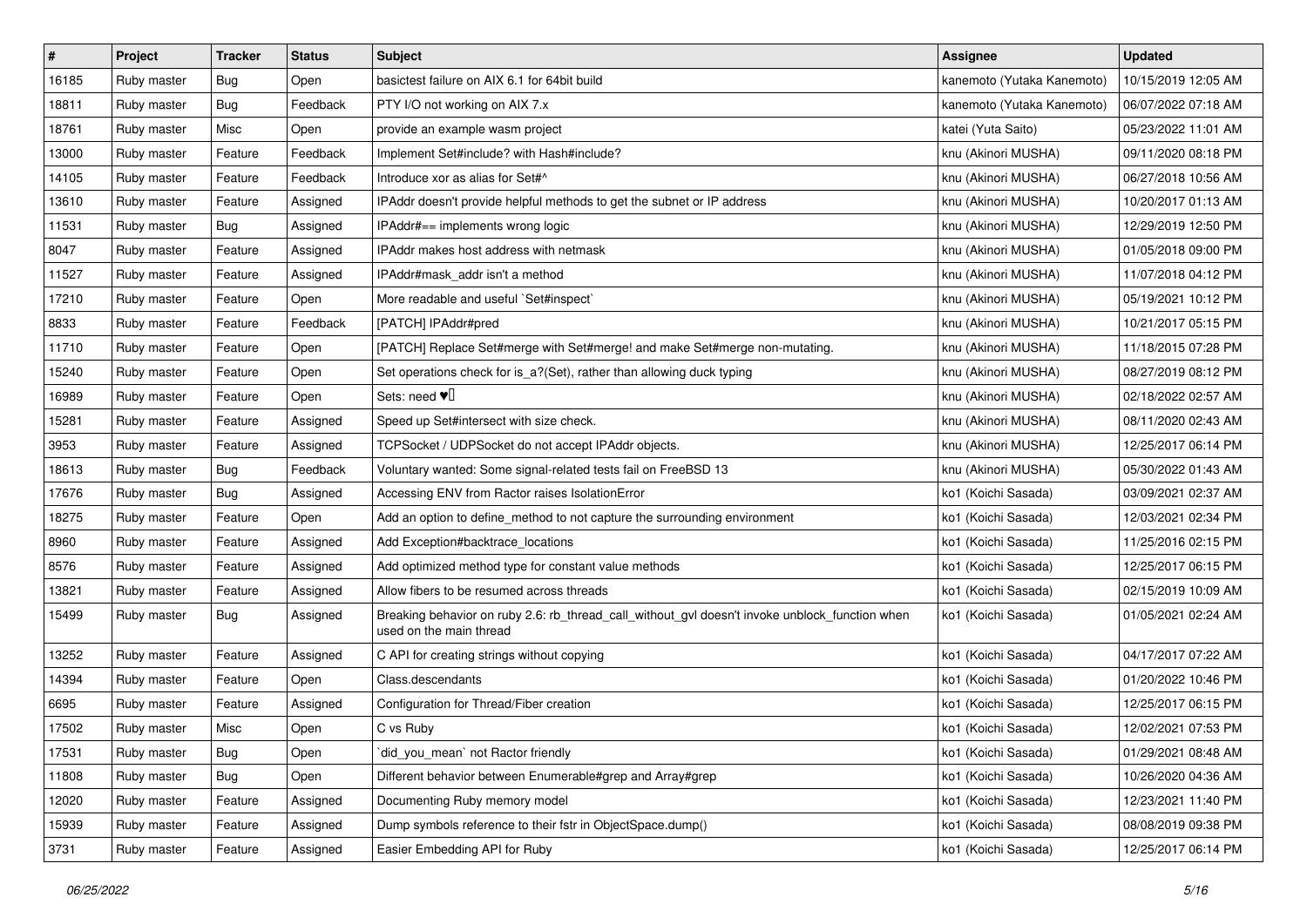| $\pmb{\#}$ | Project     | <b>Tracker</b> | <b>Status</b> | Subject                                                                | Assignee            | <b>Updated</b>      |
|------------|-------------|----------------|---------------|------------------------------------------------------------------------|---------------------|---------------------|
| 15315      | Ruby master | Bug            | Open          | ec_switch can still lose interrupts                                    | ko1 (Koichi Sasada) | 11/20/2018 09:32 AM |
| 10932      | Ruby master | Feature        | Open          | Enabling allocation tracing as early as possible                       | ko1 (Koichi Sasada) | 06/13/2015 07:54 AM |
| 15778      | Ruby master | Feature        | Open          | Expose an API to pry-open the stack frames in Ruby                     | ko1 (Koichi Sasada) | 08/29/2019 06:24 AM |
| 14607      | Ruby master | Bug            | Assigned      | Fix use of the rb_profile_frames start parameter                       | ko1 (Koichi Sasada) | 06/09/2022 06:12 AM |
| 17516      | Ruby master | Bug            | Assigned      | forking in a ractor causes Ruby to crash                               | ko1 (Koichi Sasada) | 11/30/2021 05:26 AM |
| 13388      | Ruby master | Feature        | Assigned      | gc.c: Add GC.get_parameters and .set_parameters                        | ko1 (Koichi Sasada) | 03/30/2017 10:52 AM |
| 10009      | Ruby master | <b>Bug</b>     | Open          | IO operation is 10x slower in multi-thread environment                 | ko1 (Koichi Sasada) | 05/21/2015 07:19 AM |
| 14492      | Ruby master | Feature        | Open          | iseq loading + caching should be in core                               | ko1 (Koichi Sasada) | 12/10/2020 08:53 AM |
| 16124      | Ruby master | Misc           | Assigned      | Let the transient heap belong to objspace                              | ko1 (Koichi Sasada) | 11/18/2019 08:48 AM |
| 16819      | Ruby master | Bug            | Assigned      | Line reporting off by one when reporting line of a hash?               | ko1 (Koichi Sasada) | 06/16/2020 05:57 PM |
| 17593      | Ruby master | Feature        | Assigned      | load_iseq_eval should override the ISeq path                           | ko1 (Koichi Sasada) | 02/16/2021 08:27 AM |
| 17884      | Ruby master | Feature        | Open          | locindex for profiling tools                                           | ko1 (Koichi Sasada) | 05/24/2021 04:17 PM |
| 15878      | Ruby master | Feature        | Assigned      | Make exit faster by not running GC                                     | ko1 (Koichi Sasada) | 07/29/2019 07:48 AM |
| 18553      | Ruby master | Bug            | Open          | Memory leak on compiling method call with kwargs                       | ko1 (Koichi Sasada) | 03/23/2022 09:34 PM |
| 17513      | Ruby master | <b>Bug</b>     | Open          | Methods of shareable objects and UnboundMethods should be shareable    | ko1 (Koichi Sasada) | 01/06/2021 08:53 PM |
| 17667      | Ruby master | Bug            | Open          | Module#name needs synchronization                                      | ko1 (Koichi Sasada) | 03/02/2021 07:31 AM |
| 14813      | Ruby master | Feature        | Open          | [PATCH] gc.c: make gc_enter+gc_exit pairs dtrace probes, too           | ko1 (Koichi Sasada) | 12/17/2018 07:42 AM |
| 14859      | Ruby master | Feature        | Open          | [PATCH] implement Timeout in VM                                        | ko1 (Koichi Sasada) | 07/22/2018 07:42 AM |
| 10423      | Ruby master | Feature        | Open          | [PATCH] opt_str_lit*: avoid literal string allocations                 | ko1 (Koichi Sasada) | 01/05/2018 09:01 PM |
| 2294       | Ruby master | Feature        | Assigned      | [PATCH] ruby_bind_stack() to embed Ruby in coroutine                   | ko1 (Koichi Sasada) | 01/05/2018 09:00 PM |
| 15263      | Ruby master | Bug            | Open          | [PATCH] vm_trace.c (postponed_job_register): only hit main thread      | ko1 (Koichi Sasada) | 10/27/2018 11:35 PM |
| 18572      | Ruby master | <b>Bug</b>     | Assigned      | Performance regression when invoking refined methods                   | ko1 (Koichi Sasada) | 02/10/2022 12:48 AM |
| 8725       | Ruby master | Feature        | Feedback      | Possibility to get a signal handler without changing it                | ko1 (Koichi Sasada) | 12/25/2017 06:15 PM |
| 17359      | Ruby master | <b>Bug</b>     | Open          | Ractor copy mode is not Ractor-safe                                    | ko1 (Koichi Sasada) | 12/02/2020 05:42 PM |
| 17677      | Ruby master | <b>Bug</b>     | Assigned      | Ractor crashes fork when blocking                                      | ko1 (Koichi Sasada) | 03/09/2021 12:42 AM |
| 18024      | Ruby master | Bug            | Assigned      | Ractor crashes when connections are closed in multiple Ractors         | ko1 (Koichi Sasada) | 12/14/2021 04:41 PM |
| 18119      | Ruby master | Bug            | Open          | Ractor crashes when instantiating classes                              | ko1 (Koichi Sasada) | 09/14/2021 01:42 AM |
| 17679      | Ruby master | Bug            | Assigned      | Ractor incoming channel can consume unlimited resources                | ko1 (Koichi Sasada) | 03/26/2021 09:16 AM |
| 17543      | Ruby master | Bug            | Open          | Ractor isolation broken by `self` in shareable proc                    | ko1 (Koichi Sasada) | 01/29/2021 03:06 PM |
| 17404      | Ruby master | Feature        | Open          | Ractor `move:` API to allow shareability check                         | ko1 (Koichi Sasada) | 12/18/2020 09:17 PM |
| 17393      | Ruby master | Feature        | Open          | `Ractor::Moved#inspect`                                                | ko1 (Koichi Sasada) | 12/21/2020 05:47 PM |
| 17998      | Ruby master | Bug            | Assigned      | ractor: process hanging (with ractors initialized, but not being used) | ko1 (Koichi Sasada) | 12/02/2021 08:17 PM |
| 17624      | Ruby master | <b>Bug</b>     | Open          | Ractor.receive is not thread-safe                                      | ko1 (Koichi Sasada) | 09/14/2021 01:40 AM |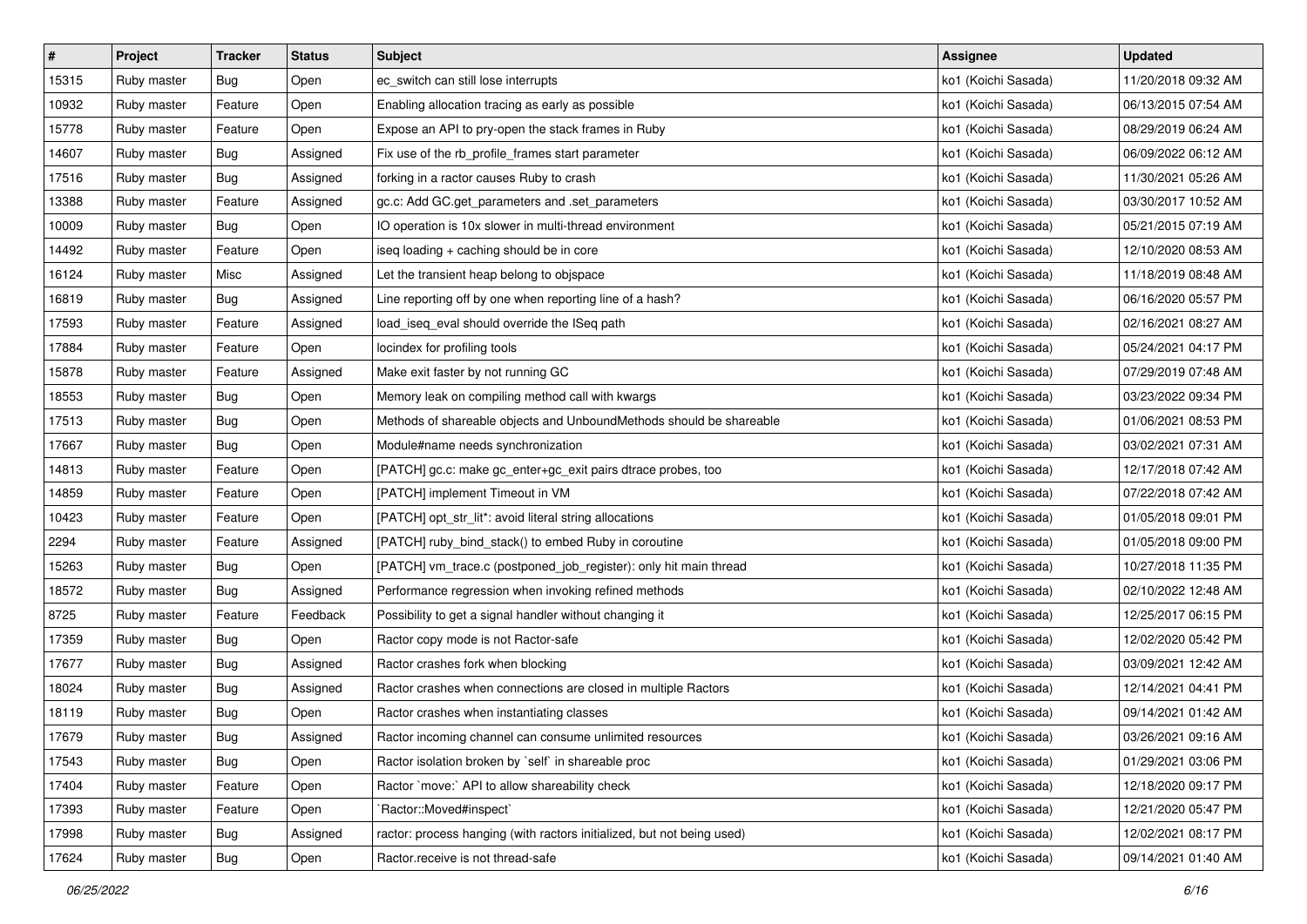| $\pmb{\#}$ | Project     | <b>Tracker</b> | <b>Status</b> | Subject                                                                                                                           | <b>Assignee</b>          | <b>Updated</b>      |
|------------|-------------|----------------|---------------|-----------------------------------------------------------------------------------------------------------------------------------|--------------------------|---------------------|
| 17678      | Ruby master | Bug            | Assigned      | Ractors do not restart after fork                                                                                                 | ko1 (Koichi Sasada)      | 03/09/2021 12:42 AM |
| 18258      | Ruby master | Bug            | Open          | Ractor shareable? can be slow and mutates internal object flags.                                                                  | ko1 (Koichi Sasada)      | 10/21/2021 08:58 AM |
| 17414      | Ruby master | Feature        | Open          | Ractor should allow access to shareable attributes for Modules/Classes                                                            | ko1 (Koichi Sasada)      | 12/21/2020 03:56 PM |
| 17826      | Ruby master | Bug            | Assigned      | Ractor#take hangs if used in multiple Threads                                                                                     | ko1 (Koichi Sasada)      | 12/15/2021 01:30 PM |
| 15802      | Ruby master | Misc           | Open          | Reduce the minimum string buffer size from 127 to 63 bytes                                                                        | ko1 (Koichi Sasada)      | 07/30/2019 04:04 AM |
| 8444       | Ruby master | Bug            | Open          | Regexp vars \$~ and friends are not thread local                                                                                  | ko1 (Koichi Sasada)      | 07/30/2019 07:38 AM |
| 16776      | Ruby master | Bug            | Assigned      | Regression in coverage library                                                                                                    | ko1 (Koichi Sasada)      | 11/24/2021 07:26 AM |
| 18464      | Ruby master | Bug            | Assigned      | RUBY_INTERNAL_EVENT_NEWOBJ tracepoint causes an interpreter crash when combined with<br>Ractors                                   | ko1 (Koichi Sasada)      | 06/08/2022 08:25 AM |
| 12607      | Ruby master | Feature        | Feedback      | Ruby needs an atomic integer                                                                                                      | ko1 (Koichi Sasada)      | 01/29/2021 12:28 PM |
| 17196      | Ruby master | Bug            | Assigned      | Segmentation Fault with Socket#close in Ractors                                                                                   | ko1 (Koichi Sasada)      | 03/20/2022 01:52 PM |
| 8263       | Ruby master | Feature        | Assigned      | Support discovering yield state of individual Fibers                                                                              | ko1 (Koichi Sasada)      | 12/23/2021 11:40 PM |
| 4040       | Ruby master | Bug            | Assigned      | SystemStackError with Hash[*a] for Large _a                                                                                       | ko1 (Koichi Sasada)      | 12/25/2017 06:14 PM |
| 13512      | Ruby master | Feature        | Open          | <b>System Threads</b>                                                                                                             | ko1 (Koichi Sasada)      | 07/14/2017 07:08 AM |
| 6602       | Ruby master | Feature        | Feedback      | Tail call optimization: enable by default?                                                                                        | ko1 (Koichi Sasada)      | 06/13/2020 01:31 AM |
| 14090      | Ruby master | Bug            | Assigned      | TestGc#test_interrupt_in_finalizer` fails very rarely                                                                             | ko1 (Koichi Sasada)      | 12/02/2021 07:24 PM |
| 14727      | Ruby master | <b>Bug</b>     | Assigned      | TestQueue#test_queue_with_trap always timeout on Windows10                                                                        | ko1 (Koichi Sasada)      | 05/01/2018 02:59 AM |
| 9755       | Ruby master | Feature        | Assigned      | Thread::Backtrace::Location#defined class                                                                                         | ko1 (Koichi Sasada)      | 04/18/2014 09:22 AM |
| 6694       | Ruby master | Feature        | Assigned      | Thread.new without block.                                                                                                         | ko1 (Koichi Sasada)      | 12/25/2017 06:15 PM |
| 11174      | Ruby master | Bug            | Open          | threads memory leak                                                                                                               | ko1 (Koichi Sasada)      | 06/17/2019 03:17 PM |
| 17363      | Ruby master | Feature        | Assigned      | <b>Timeouts</b>                                                                                                                   | ko1 (Koichi Sasada)      | 05/14/2022 09:06 AM |
| 10238      | Ruby master | Feature        | Open          | todo: remove dependency on malloc_usable_size                                                                                     | ko1 (Koichi Sasada)      | 12/10/2020 09:20 AM |
| 10844      | Ruby master | Feature        | Feedback      | TracePoint API needs an event to inform about creating/removing a new frame without calling<br>something                          | ko1 (Koichi Sasada)      | 03/02/2015 06:38 PM |
| 11348      | Ruby master | Feature        | Feedback      | TracePoint API needs events for fiber's switching                                                                                 | ko1 (Koichi Sasada)      | 09/01/2015 09:12 AM |
| 7976       | Ruby master | Bug            | Assigned      | TracePoint call is at call point, not call site                                                                                   | ko1 (Koichi Sasada)      | 01/05/2018 09:00 PM |
| 15854      | Ruby master | Feature        | Open          | Tracing instance variable assignment                                                                                              | ko1 (Koichi Sasada)      | 07/29/2019 07:13 AM |
| 17420      | Ruby master | Bug            | Open          | Unsafe mutation of \$" when doing non-RubyGems require in Ractor                                                                  | ko1 (Koichi Sasada)      | 01/07/2021 01:23 PM |
| 16027      | Ruby master | Feature        | Assigned      | Update Ruby's dtrace / USDT API to match what is exposed via the TracePoint API                                                   | ko1 (Koichi Sasada)      | 08/03/2019 02:41 AM |
| 17617      | Ruby master | Bug            | Open          | When a Ractor's incoming port is closed, Ractor.receive_if does not raise Ractor::ClosedError, but<br>instead blocks indefinitely | ko1 (Koichi Sasada)      | 09/14/2021 01:40 AM |
| 7086       | Ruby master | Feature        | Assigned      | ConditionVariable#wait has meaningless return value                                                                               | kosaki (Motohiro KOSAKI) | 12/25/2017 06:15 PM |
| 4464       | Ruby master | Feature        | Assigned      | [PATCH] add Fcntl::Flock object for easier use of POSIX file locks                                                                | kosaki (Motohiro KOSAKI) | 12/25/2017 06:14 PM |
| 13697      | Ruby master | Feature        | Open          | [PATCH]: futex based thread primitives                                                                                            | kosaki (Motohiro KOSAKI) | 01/28/2018 11:41 PM |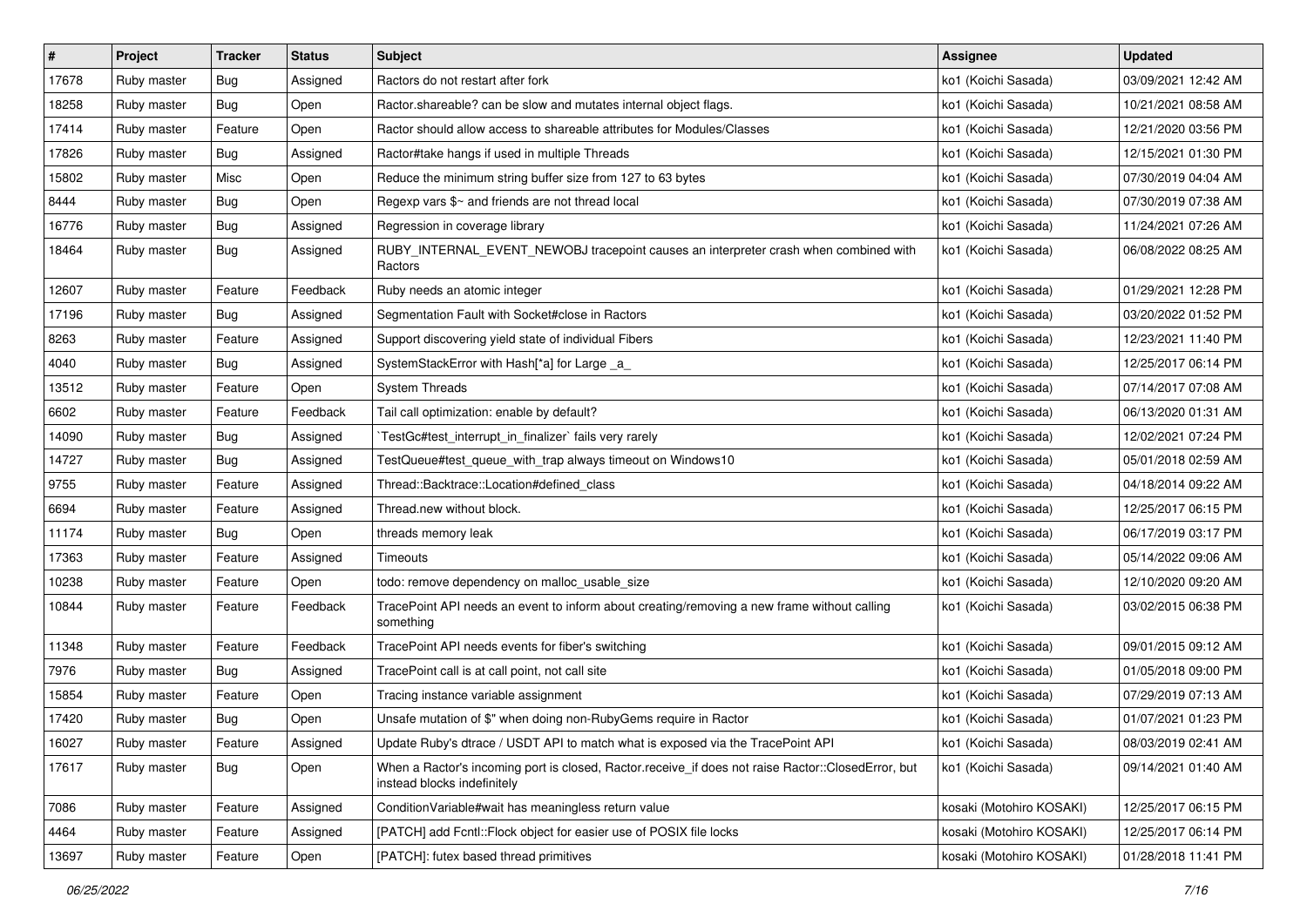| #     | Project     | <b>Tracker</b> | <b>Status</b> | Subject                                                                                       | <b>Assignee</b>                     | <b>Updated</b>      |
|-------|-------------|----------------|---------------|-----------------------------------------------------------------------------------------------|-------------------------------------|---------------------|
| 11269 | Ruby master | <b>Bug</b>     | Assigned      | ruby_init_setproctitle() should be called before require_libraries()                          | kosaki (Motohiro KOSAKI)            | 06/17/2015 03:01 AM |
| 17478 | Ruby master | Bug            | Assigned      | Ruby3.0 is slower than Ruby2.7.2 when parsing a large CSV file                                | kou (Kouhei Sutou)                  | 11/24/2021 05:12 AM |
| 18034 | Ruby master | Bug            | Assigned      | Segmentation fault fiddle with `--enable-bundled-libffi` and macOS                            | kou (Kouhei Sutou)                  | 11/30/2021 07:39 AM |
| 8782  | Ruby master | Bug            | Assigned      | Don't set rl_getc_function on editline                                                        | kouji (Kouji Takao)                 | 01/05/2018 09:00 PM |
| 7859  | Ruby master | <b>Bug</b>     | Assigned      | Readline: Incorrect arrow key behavior in vi_editing_mode insert mode with Readline 6.2       | kouji (Kouji Takao)                 | 12/25/2017 06:15 PM |
| 18408 | Ruby master | Feature        | Assigned      | Allow pattern match to set instance variables                                                 | ktsj (Kazuki Tsujimoto)             | 01/26/2022 07:07 PM |
| 18773 | Ruby master | Feature        | Assigned      | deconstruct to receive a range                                                                | ktsj (Kazuki Tsujimoto)             | 06/24/2022 07:21 AM |
| 15881 | Ruby master | Feature        | Open          | Optimize deconstruct in pattern matching                                                      | ktsj (Kazuki Tsujimoto)             | 12/25/2019 04:28 AM |
| 15918 | Ruby master | Feature        | Open          | Pattern matching for Set                                                                      | ktsj (Kazuki Tsujimoto)             | 07/29/2019 08:12 AM |
| 17355 | Ruby master | Feature        | Assigned      | Using same set of names in or-patterns (pattern matching with $Foo(x)   Bar(x)$ )             | ktsj (Kazuki Tsujimoto)             | 09/13/2021 09:11 AM |
| 18564 | Ruby master | Feature        | Open          | Add Exception#detailed_message                                                                | mame (Yusuke Endoh)                 | 02/01/2022 08:06 PM |
| 14244 | Ruby master | Feature        | Open          | Better error messages for scripts with non-matching end statements                            | mame (Yusuke Endoh)                 | 11/29/2018 08:57 AM |
| 4247  | Ruby master | Feature        | Assigned      | New features for Array#sample, Array#choice                                                   | mame (Yusuke Endoh)                 | 12/25/2017 06:14 PM |
| 18194 | Ruby master | Feature        | Open          | No easy way to format exception messages per thread/fiber scheduler context.                  | mame (Yusuke Endoh)                 | 09/29/2021 10:10 AM |
| 9347  | Ruby master | Feature        | Open          | Accept non callable argument to detect                                                        | marcandre (Marc-Andre<br>Lafortune) | 01/05/2018 09:00 PM |
| 14116 | Ruby master | Feature        | Feedback      | Add Matrix #exponentiate method as Matlab's exp                                               | marcandre (Marc-Andre<br>Lafortune) | 11/20/2017 06:52 AM |
| 15815 | Ruby master | Feature        | Open          | Add option to raise NoMethodError for OpenStruct                                              | marcandre (Marc-Andre<br>Lafortune) | 09/28/2020 02:11 AM |
| 8223  | Ruby master | Feature        | Open          | Make Matrix more omnivorous.                                                                  | marcandre (Marc-Andre<br>Lafortune) | 04/09/2013 03:42 AM |
| 12676 | Ruby master | Feature        | Assigned      | Significant performance increase, and code conciseness, for prime_division method in prime.rb | marcandre (Marc-Andre<br>Lafortune) | 11/18/2016 03:46 PM |
| 6256  | Ruby master | Feature        | Feedback      | Slightly improve ruby_qsort performance                                                       | MartinBosslet (Martin Bosslet)      | 01/10/2019 01:51 PM |
| 8042  | Ruby master | Feature        | Assigned      | Add Addrinfo#socket to create a socket that is not connected or bound                         | matz (Yukihiro Matsumoto)           | 12/25/2017 06:15 PM |
| 11181 | Ruby master | Feature        | Open          | Add a line directive to Ruby                                                                  | matz (Yukihiro Matsumoto)           | 01/26/2016 02:04 AM |
| 7704  | Ruby master | Feature        | Open          | Add a list of enabled (experimental) language features.                                       | matz (Yukihiro Matsumoto)           | 12/25/2017 06:15 PM |
| 6309  | Ruby master | Feature        | Assigned      | Add a reference queue for weak references                                                     | matz (Yukihiro Matsumoto)           | 08/23/2020 09:07 PM |
| 6727  | Ruby master | Feature        | Feedback      | Add Array#rest (with implementation)                                                          | matz (Yukihiro Matsumoto)           | 08/14/2019 08:51 AM |
| 12244 | Ruby master | Feature        | Open          | Add a way to 'integer - integer % num'                                                        | matz (Yukihiro Matsumoto)           | 05/17/2016 06:05 AM |
| 17265 | Ruby master | Feature        | Feedback      | Add `Bool` module                                                                             | matz (Yukihiro Matsumoto)           | 10/26/2020 09:44 AM |
| 5644  | Ruby master | Feature        | Feedback      | add Enumerable#exclude? antonym                                                               | matz (Yukihiro Matsumoto)           | 12/25/2017 06:15 PM |
| 5970  | Ruby master | Feature        | Assigned      | Add Enumerable#join with same semantics as Array#join                                         | matz (Yukihiro Matsumoto)           | 12/25/2017 06:15 PM |
| 10481 | Ruby master | Feature        | Assigned      | Add "if" and "unless" clauses to rescue statements                                            | matz (Yukihiro Matsumoto)           | 01/18/2015 02:46 PM |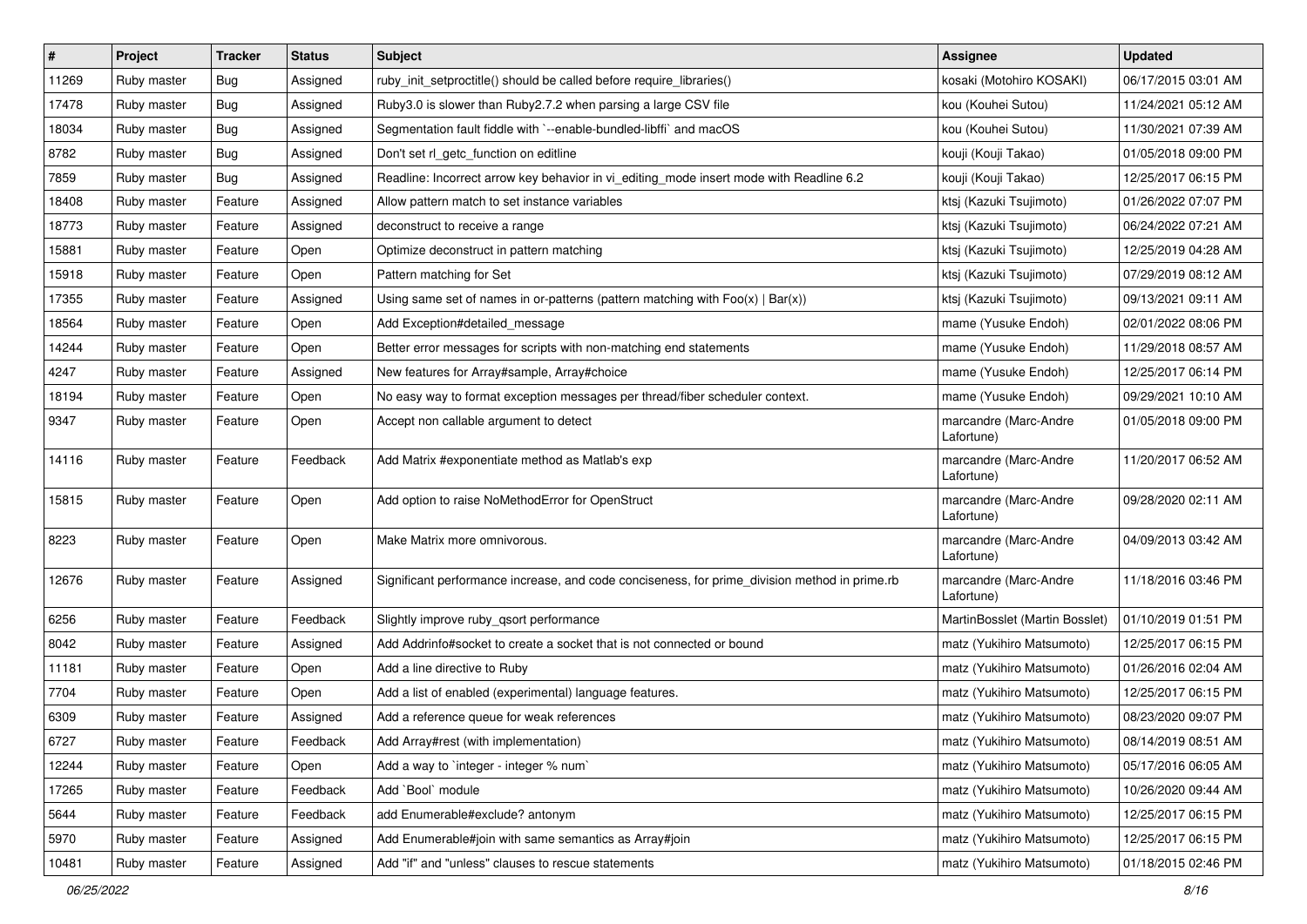| $\vert$ # | Project     | <b>Tracker</b> | <b>Status</b> | <b>Subject</b>                                                                         | <b>Assignee</b>           | <b>Updated</b>      |
|-----------|-------------|----------------|---------------|----------------------------------------------------------------------------------------|---------------------------|---------------------|
| 10489     | Ruby master | Feature        | Open          | Add inherit method for clearer and multiple inheritance                                | matz (Yukihiro Matsumoto) | 12/10/2020 08:53 AM |
| 17830     | Ruby master | Feature        | Open          | Add Integer#previous and Integer#prev                                                  | matz (Yukihiro Matsumoto) | 04/27/2021 11:35 PM |
| 7876      | Ruby master | Feature        | Open          | Add method for accessing Class from within Singleton Class                             | matz (Yukihiro Matsumoto) | 12/25/2017 06:15 PM |
| 4818      | Ruby master | Feature        | Assigned      | Add method marshalable?                                                                | matz (Yukihiro Matsumoto) | 12/25/2017 06:15 PM |
| 6842      | Ruby master | Feature        | Assigned      | Add Optional Arguments to String#strip                                                 | matz (Yukihiro Matsumoto) | 08/24/2016 05:50 AM |
| 7654      | Ruby master | Feature        | Open          | Add optional code block to IO::readlines                                               | matz (Yukihiro Matsumoto) | 12/25/2017 06:15 PM |
| 11484     | Ruby master | Feature        | Feedback      | add output offset for readpartial/read_nonblock/etc                                    | matz (Yukihiro Matsumoto) | 09/25/2017 07:28 AM |
| 7883      | Ruby master | Feature        | Open          | Add Regex#to_proc                                                                      | matz (Yukihiro Matsumoto) | 12/25/2017 06:15 PM |
| 9043      | Ruby master | Feature        | Open          | Add String#f method as shortcut for #freeze                                            | matz (Yukihiro Matsumoto) | 01/05/2018 09:00 PM |
| 10574     | Ruby master | Feature        | Open          | Add String#Ichomp and String.Ichomp!                                                   | matz (Yukihiro Matsumoto) | 12/15/2014 04:34 PM |
| 9064      | Ruby master | Feature        | Feedback      | Add support for packages, like in Java                                                 | matz (Yukihiro Matsumoto) | 07/29/2014 02:07 AM |
| 5945      | Ruby master | Feature        | Assigned      | Add the ability to mark a at_exit as process-local.                                    | matz (Yukihiro Matsumoto) | 10/10/2018 08:29 AM |
| 7614      | Ruby master | Feature        | Open          | alias_accessor                                                                         | matz (Yukihiro Matsumoto) | 12/25/2017 06:15 PM |
| 8016      | Ruby master | Feature        | Assigned      | Alias FILE and LINE as methods                                                         | matz (Yukihiro Matsumoto) | 12/25/2017 06:15 PM |
| 17279     | Ruby master | Feature        | Open          | Allow a negative step in Range#step with a block                                       | matz (Yukihiro Matsumoto) | 10/22/2020 02:23 AM |
| 5582      | Ruby master | Feature        | Assigned      | Allow clone of singleton methods on a BasicObject                                      | matz (Yukihiro Matsumoto) | 12/25/2017 06:15 PM |
| 6452      | Ruby master | Feature        | Assigned      | Allow extend to override class methods                                                 | matz (Yukihiro Matsumoto) | 12/10/2020 08:53 AM |
| 7436      | Ruby master | Feature        | Assigned      | Allow for a "granularity" flag for backtrace_locations                                 | matz (Yukihiro Matsumoto) | 12/25/2017 06:15 PM |
| 10404     | Ruby master | Feature        | Open          | Allow individual finalizers to be removed with ObjectSpace.undefine_finalizer          | matz (Yukihiro Matsumoto) | 10/20/2014 08:14 AM |
| 8678      | Ruby master | Feature        | Assigned      | Allow invalid string to work with regexp                                               | matz (Yukihiro Matsumoto) | 01/05/2018 09:00 PM |
| 17785     | Ruby master | Feature        | Open          | Allow named parameters to be keywords                                                  | matz (Yukihiro Matsumoto) | 12/17/2021 06:10 PM |
| 15991     | Ruby master | Feature        | Open          | Allow questionmarks in variable names                                                  | matz (Yukihiro Matsumoto) | 07/30/2019 03:57 AM |
| 11390     | Ruby master | Feature        | Open          | Allow symbols starting with numbers                                                    | matz (Yukihiro Matsumoto) | 08/14/2015 05:23 AM |
| 7132      | Ruby master | Feature        | Assigned      | Alternation between named / ordered method arguments and aliases for method arguments. | matz (Yukihiro Matsumoto) | 12/25/2017 06:15 PM |
| 7939      | Ruby master | Feature        | Feedback      | Alternative curry function creation                                                    | matz (Yukihiro Matsumoto) | 12/25/2017 06:15 PM |
| 16986     | Ruby master | Feature        | Open          | Anonymous Struct literal                                                               | matz (Yukihiro Matsumoto) | 01/15/2022 04:57 PM |
| 6515      | Ruby master | Feature        | Feedback      | array.c: added method that verifies if an Array is part of another                     | matz (Yukihiro Matsumoto) | 12/25/2017 06:15 PM |
| 7657      | Ruby master | Feature        | Open          | Array#& doesn't accept Enumerables                                                     | matz (Yukihiro Matsumoto) | 12/25/2017 06:15 PM |
| 7444      | Ruby master | Feature        | Open          | Array#product_set                                                                      | matz (Yukihiro Matsumoto) | 12/25/2017 06:15 PM |
| 9023      | Ruby master | Feature        | Assigned      | Array#tail                                                                             | matz (Yukihiro Matsumoto) | 12/23/2021 11:40 PM |
| 4539      | Ruby master | Feature        | Assigned      | Array#zip_with                                                                         | matz (Yukihiro Matsumoto) | 11/28/2019 08:23 AM |
| 15277     | Ruby master | Feature        | Open          | at exec                                                                                | matz (Yukihiro Matsumoto) | 05/25/2020 01:09 AM |
| 15330     | Ruby master | Feature        | Open          | autoload_relative                                                                      | matz (Yukihiro Matsumoto) | 06/19/2022 11:25 PM |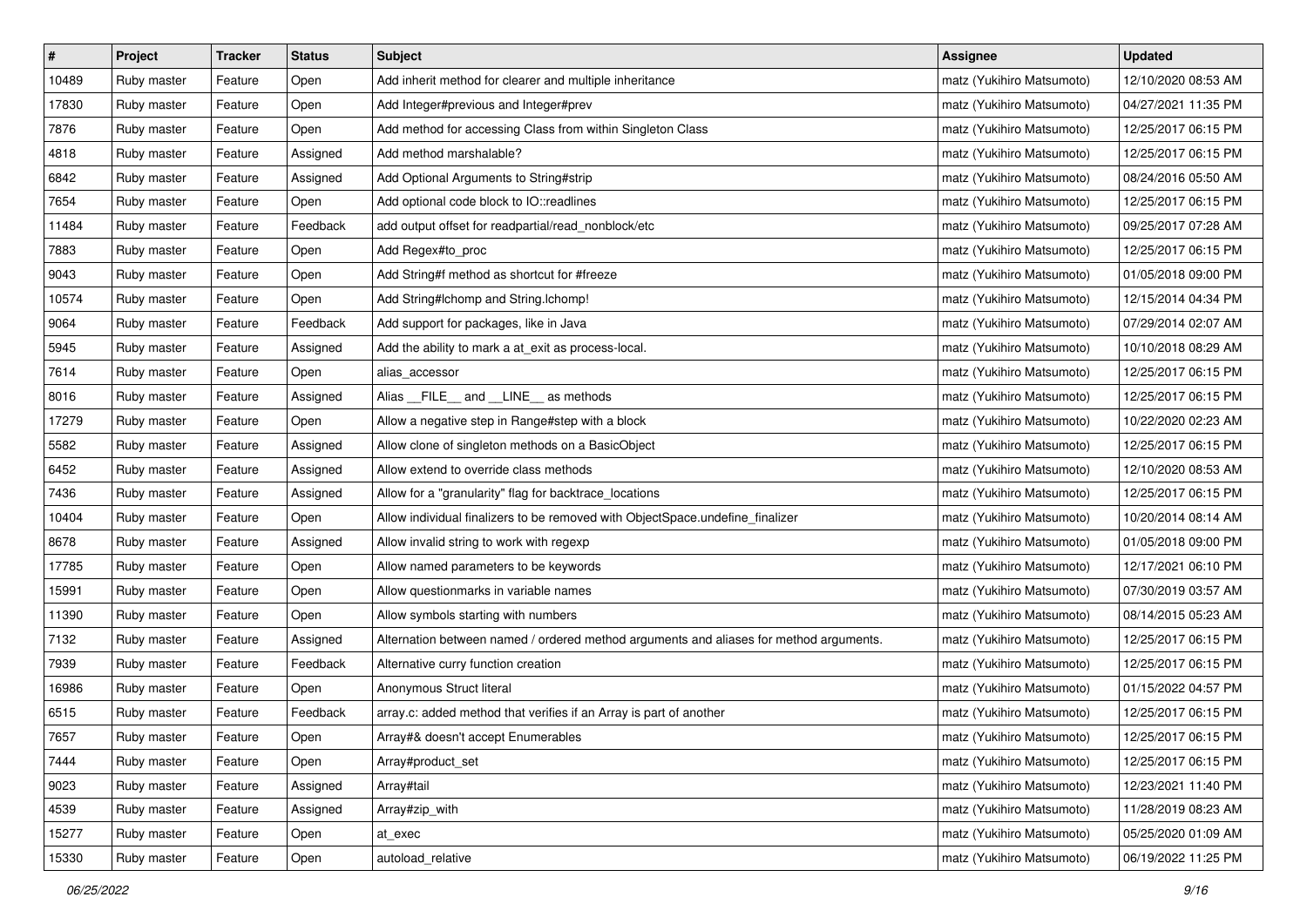| $\pmb{\#}$ | Project     | <b>Tracker</b> | <b>Status</b> | <b>Subject</b>                                                                             | <b>Assignee</b>           | <b>Updated</b>      |
|------------|-------------|----------------|---------------|--------------------------------------------------------------------------------------------|---------------------------|---------------------|
| 6478       | Ruby master | Feature        | Feedback      | BasicObject#_class_                                                                        | matz (Yukihiro Matsumoto) | 12/25/2017 06:15 PM |
| 12019      | Ruby master | Feature        | Open          | Better low-level support for writing concurrent libraries                                  | matz (Yukihiro Matsumoto) | 12/23/2021 11:43 PM |
| 12813      | Ruby master | Feature        | Assigned      | Calling chunk_while, slice_after, slice_before, slice_when with no block                   | matz (Yukihiro Matsumoto) | 12/06/2016 12:58 PM |
| 7914       | Ruby master | Feature        | Open          | Case for local class methods                                                               | matz (Yukihiro Matsumoto) | 12/25/2017 06:15 PM |
| 14724      | Ruby master | Feature        | Open          | chains of inequalities                                                                     | matz (Yukihiro Matsumoto) | 05/19/2018 01:06 AM |
| 7546       | Ruby master | Feature        | Open          | Change behavior of `Array#slice` for an argument of `Range` class                          | matz (Yukihiro Matsumoto) | 12/10/2020 08:49 AM |
| 8839       | Ruby master | Feature        | Assigned      | Class and module should return the class or module that was opened                         | matz (Yukihiro Matsumoto) | 12/28/2015 08:36 AM |
| 6611       | Ruby master | Feature        | Assigned      | Comments requested on implementation of set_parse_func                                     | matz (Yukihiro Matsumoto) | 12/25/2017 06:15 PM |
| 7087       | Ruby master | Feature        | Assigned      | ::ConditionVariable#wait does not work with Monitor because Monitor#sleep does not exist   | matz (Yukihiro Matsumoto) | 12/25/2017 06:15 PM |
| 7149       | Ruby master | Feature        | Open          | Constant magic for everyone.                                                               | matz (Yukihiro Matsumoto) | 12/25/2017 06:15 PM |
| 7748       | Ruby master | Feature        | Open          | Contextual send                                                                            | matz (Yukihiro Matsumoto) | 12/10/2020 08:53 AM |
| 7314       | Ruby master | Feature        | Assigned      | Convert Proc to Lambda doesn't work in MRI                                                 | matz (Yukihiro Matsumoto) | 05/21/2016 09:15 AM |
| 8850       | Ruby master | Feature        | Assigned      | Convert Rational to decimal string                                                         | matz (Yukihiro Matsumoto) | 12/25/2017 06:15 PM |
| 5129       | Ruby master | Feature        | Assigned      | Create a core class "FileArray" and make "ARGF" its instance                               | matz (Yukihiro Matsumoto) | 01/23/2018 02:02 PM |
| 14760      | Ruby master | Misc           | Open          | cross-thread IO#close semantics                                                            | matz (Yukihiro Matsumoto) | 05/17/2018 08:21 AM |
| 4514       | Ruby master | Feature        | Assigned      | #deep_clone and #deep_dup for Objects                                                      | matz (Yukihiro Matsumoto) | 12/25/2017 06:14 PM |
| 7739       | Ruby master | Feature        | Assigned      | Define Hash#  as Hash#reverse_merge in Rails                                               | matz (Yukihiro Matsumoto) | 12/25/2017 06:15 PM |
| 10549      | Ruby master | Feature        | Open          | Deprecate each_with_index and each_with_object in favor of with_index and with_object      | matz (Yukihiro Matsumoto) | 07/27/2021 11:09 AM |
| 10042      | Ruby master | Feature        | Feedback      | Deprecate postfix rescue syntax for removal in 3.0                                         | matz (Yukihiro Matsumoto) | 12/10/2020 08:53 AM |
| 16630      | Ruby master | Misc           | Assigned      | Deprecate pub/ruby/*snapshot* and use pub/ruby/snapshot/* instead                          | matz (Yukihiro Matsumoto) | 02/27/2020 09:52 AM |
| 8520       | Ruby master | Feature        | Feedback      | Distinct to_s methods for Array, Hash                                                      | matz (Yukihiro Matsumoto) | 06/14/2013 12:37 AM |
| 6869       | Ruby master | Feature        | Open          | Do not treat `_` parameter exceptionally                                                   | matz (Yukihiro Matsumoto) | 12/10/2020 08:58 AM |
| 6308       | Ruby master | Feature        | Assigned      | Eliminate delegation from WeakRef                                                          | matz (Yukihiro Matsumoto) | 12/23/2021 11:40 PM |
| 15123      | Ruby master | Feature        | Feedback      | Enumerable#compact proposal                                                                | matz (Yukihiro Matsumoto) | 10/30/2019 07:30 PM |
| 11307      | Ruby master | Feature        | Open          | exception-free non-blocking Queue#pop                                                      | matz (Yukihiro Matsumoto) | 06/25/2015 11:06 PM |
| 11122      | Ruby master | Feature        | Open          | exception-free non-blocking Queue/SizedQueue operations                                    | matz (Yukihiro Matsumoto) | 05/06/2015 08:53 PM |
| 12543      | Ruby master | Feature        | Assigned      | explicit tail call syntax: foo() then return                                               | matz (Yukihiro Matsumoto) | 04/18/2021 03:02 PM |
| 8229       | Ruby master | Feature        | Open          | extend Hash.include?                                                                       | matz (Yukihiro Matsumoto) | 12/10/2020 08:53 AM |
| 7121       | Ruby master | Feature        | Assigned      | Extending the use of `require'                                                             | matz (Yukihiro Matsumoto) | 12/25/2017 06:15 PM |
| 6376       | Ruby master | Feature        | Assigned      | Feature lookup and checking if feature is loaded                                           | matz (Yukihiro Matsumoto) | 12/25/2017 06:15 PM |
| 10355      | Ruby master | Feature        | Feedback      | Feature request: Module#prepended?(mod)                                                    | matz (Yukihiro Matsumoto) | 01/05/2018 09:01 PM |
| 8168       | Ruby master | Feature        | Feedback      | Feature request: support for (single) statement lambda syntax/definition                   | matz (Yukihiro Matsumoto) | 01/11/2014 11:36 AM |
| 6811       | Ruby master | Feature        | Assigned      | File, Dir and FileUtils should have bang-versions of singleton methods that fails silently | matz (Yukihiro Matsumoto) | 12/25/2017 06:15 PM |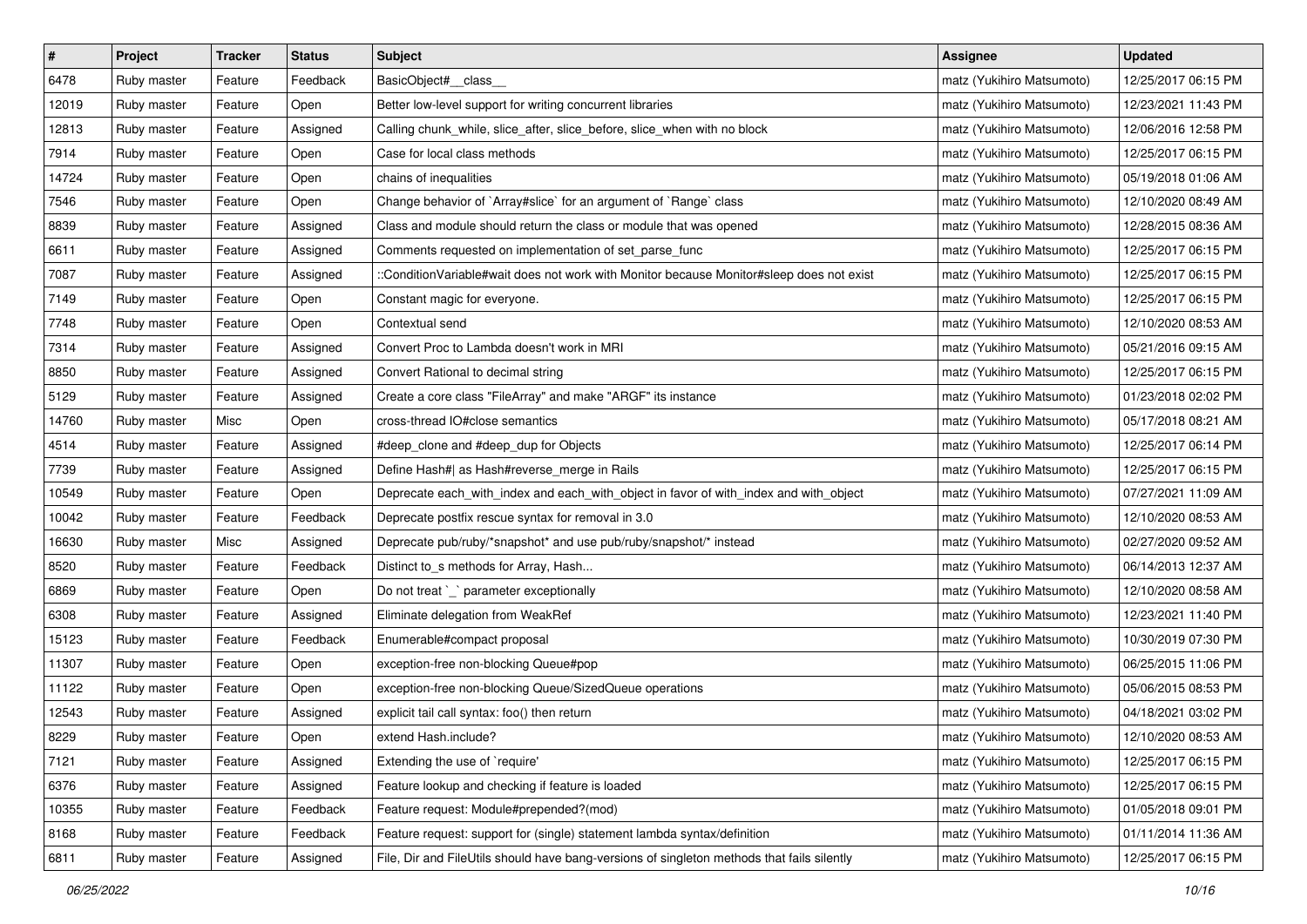| $\pmb{\#}$ | Project     | <b>Tracker</b> | <b>Status</b> | <b>Subject</b>                                                                     | <b>Assignee</b>           | <b>Updated</b>      |
|------------|-------------|----------------|---------------|------------------------------------------------------------------------------------|---------------------------|---------------------|
| 6671       | Ruby master | Feature        | Assigned      | File.split_all and File.split_root                                                 | matz (Yukihiro Matsumoto) | 12/25/2017 06:15 PM |
| 6337       | Ruby master | Feature        | Assigned      | FileUtils#sync                                                                     | matz (Yukihiro Matsumoto) | 12/25/2017 06:15 PM |
| 17849      | Ruby master | Feature        | Open          | Fix Timeout.timeout so that it can be used in threaded Web servers                 | matz (Yukihiro Matsumoto) | 04/10/2022 06:26 AM |
| 7611       | Ruby master | Feature        | Open          | Focal method for all loads/requires                                                | matz (Yukihiro Matsumoto) | 12/25/2017 06:15 PM |
| 8948       | Ruby master | Feature        | Assigned      | Frozen regex                                                                       | matz (Yukihiro Matsumoto) | 12/20/2020 07:15 PM |
| 4264       | Ruby master | Feature        | Feedback      | General type coercion protocol for Ruby                                            | matz (Yukihiro Matsumoto) | 12/25/2017 06:14 PM |
| 6641       | Ruby master | Feature        | Open          | Hash.auto constructor                                                              | matz (Yukihiro Matsumoto) | 12/25/2017 06:15 PM |
| 6277       | Ruby master | Feature        | Assigned      | Hash#convert_key                                                                   | matz (Yukihiro Matsumoto) | 12/25/2017 06:15 PM |
| 14546      | Ruby master | Feature        | Open          | Hash#delete!                                                                       | matz (Yukihiro Matsumoto) | 05/30/2018 08:24 PM |
| 6118       | Ruby master | Feature        | Feedback      | Hash#keys_of(values), returns related keys of given values                         | matz (Yukihiro Matsumoto) | 01/10/2019 08:16 AM |
| 8707       | Ruby master | Feature        | Feedback      | Hash#reverse_each                                                                  | matz (Yukihiro Matsumoto) | 01/05/2018 09:00 PM |
| 5064       | Ruby master | Feature        | Assigned      | HTTP user-agent class                                                              | matz (Yukihiro Matsumoto) | 12/25/2017 06:15 PM |
| 8536       | Ruby master | Feature        | Assigned      | Implement is_numeric? family of methods                                            | matz (Yukihiro Matsumoto) | 12/25/2017 06:15 PM |
| 12306      | Ruby master | Feature        | Open          | Implement String #blank? #present? and improve #strip and family to handle unicode | matz (Yukihiro Matsumoto) | 07/22/2018 10:55 PM |
| 14982      | Ruby master | Feature        | Open          | Improve namespace system in ruby to avoiding top-level names chaos                 | matz (Yukihiro Matsumoto) | 12/31/2021 05:39 PM |
| 16495      | Ruby master | Feature        | Open          | Inconsistent quotes in error messages                                              | matz (Yukihiro Matsumoto) | 06/15/2022 04:21 PM |
| 7377       | Ruby master | Feature        | Open          | #indetical? as an alias for #equal?                                                | matz (Yukihiro Matsumoto) | 12/25/2017 06:15 PM |
| 7644       | Ruby master | Feature        | Assigned      | In refinements, change "using" keyword to a less generic word.                     | matz (Yukihiro Matsumoto) | 12/10/2020 08:49 AM |
| 16894      | Ruby master | Feature        | Open          | Integer division for Ruby 3                                                        | matz (Yukihiro Matsumoto) | 05/18/2020 03:41 PM |
| 6594       | Ruby master | Feature        | Assigned      | Integrated Functor                                                                 | matz (Yukihiro Matsumoto) | 12/10/2020 08:53 AM |
| 18159      | Ruby master | Feature        | Open          | Integrate functionality of dead_end gem into Ruby                                  | matz (Yukihiro Matsumoto) | 06/17/2022 02:06 PM |
| 15192      | Ruby master | Feature        | Open          | Introduce a new "shortcut assigning" syntax to convenient setup instance variables | matz (Yukihiro Matsumoto) | 12/14/2021 06:42 PM |
| 9070       | Ruby master | Feature        | Open          | Introduce `---` as synonym of `end` keyword                                        | matz (Yukihiro Matsumoto) | 11/02/2013 03:23 AM |
| 14128      | Ruby master | Feature        | Open          | Introduce Hash#delete default value                                                | matz (Yukihiro Matsumoto) | 11/25/2017 04:41 PM |
| 8096       | Ruby master | Feature        | Feedback      | introduce Time.current_timestamp                                                   | matz (Yukihiro Matsumoto) | 12/23/2021 11:40 PM |
| 15112      | Ruby master | Feature        | Open          | Introducing the short form of `STDERR.puts expr.inspect`.                          | matz (Yukihiro Matsumoto) | 10/12/2018 02:02 AM |
| 5456       | Ruby master | Feature        | Assigned      | kernel#syscall() should be removed.                                                | matz (Yukihiro Matsumoto) | 12/10/2020 08:46 AM |
| 14609      | Ruby master | Feature        | Open          | Let `Kernel#p` without an argument print the receiver                              | matz (Yukihiro Matsumoto) | 02/08/2020 08:43 PM |
| 7548       | Ruby master | Feature        | Open          | Load and Require Callbacks                                                         | matz (Yukihiro Matsumoto) | 12/25/2017 06:15 PM |
| 14927      | Ruby master | Feature        | Open          | Loading multiple files at once                                                     | matz (Yukihiro Matsumoto) | 09/18/2018 12:38 AM |
| 9602       | Ruby master | Feature        | Feedback      | Logic with `Enumerable#grep`                                                       | matz (Yukihiro Matsumoto) | 12/01/2019 05:23 PM |
| 6251       | Ruby master | Feature        | Feedback      | Magic comments for compile options                                                 | matz (Yukihiro Matsumoto) | 08/21/2015 11:47 PM |
| 7604       | Ruby master | Feature        | Open          | Make === comparison operator ability to delegate comparison to an argument         | matz (Yukihiro Matsumoto) | 12/25/2017 06:15 PM |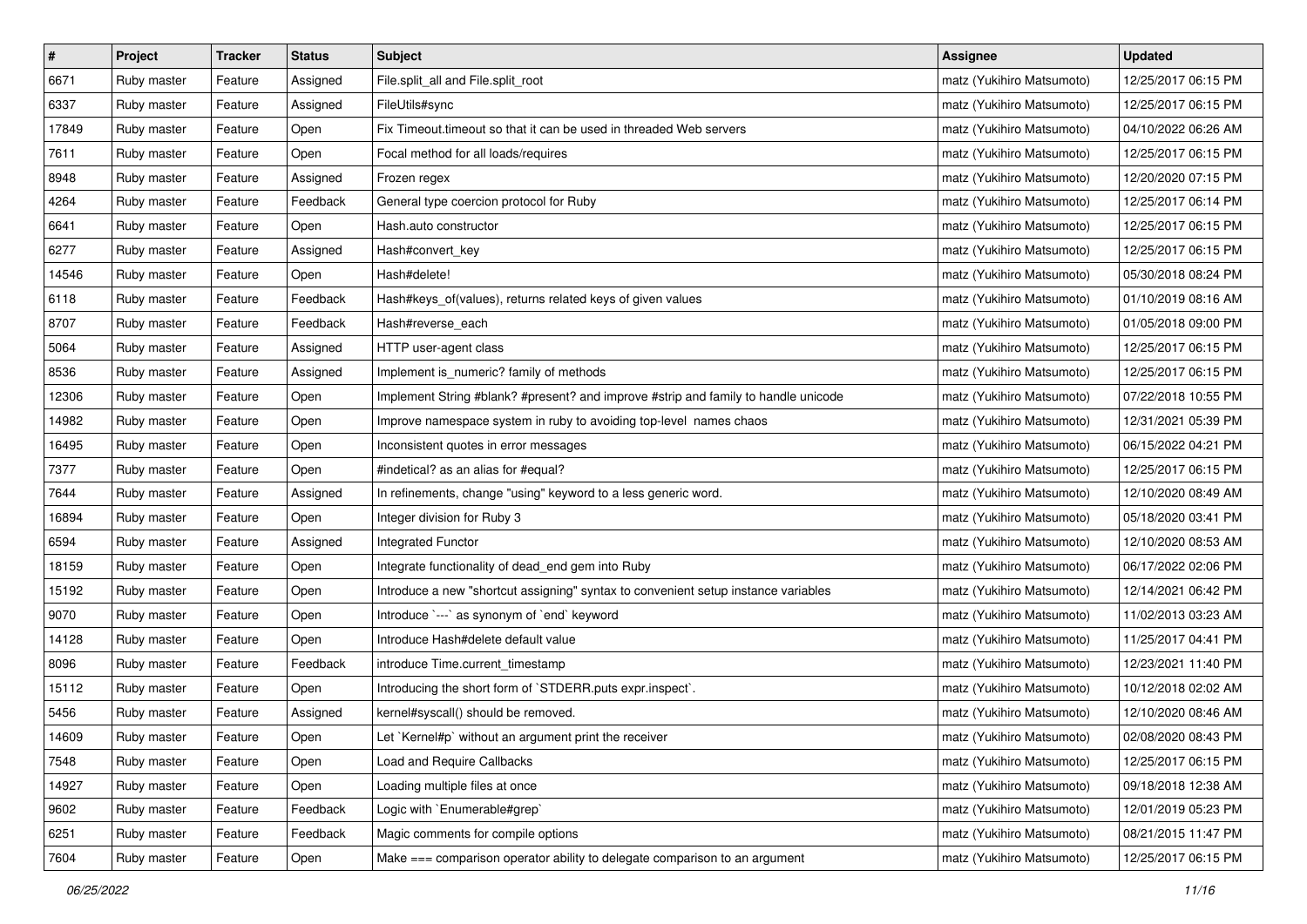| $\sharp$ | Project     | <b>Tracker</b> | <b>Status</b> | <b>Subject</b>                                                                                                   | <b>Assignee</b>           | <b>Updated</b>      |
|----------|-------------|----------------|---------------|------------------------------------------------------------------------------------------------------------------|---------------------------|---------------------|
| 6413     | Ruby master | Feature        | Assigned      | Make Dir.entries default to Dir.entries(Dir.pwd)                                                                 | matz (Yukihiro Matsumoto) | 12/25/2017 06:15 PM |
| 10498    | Ruby master | Feature        | Open          | Make `loop` yield a counter                                                                                      | matz (Yukihiro Matsumoto) | 01/05/2018 09:01 PM |
| 11627    | Ruby master | Feature        | Open          | make `nonzero` an alias of `nonzero?`                                                                            | matz (Yukihiro Matsumoto) | 12/23/2021 11:43 PM |
| 9123     | Ruby master | Feature        | Open          | Make Numeric#nonzero? behavior consistent with Numeric#zero?                                                     | matz (Yukihiro Matsumoto) | 06/11/2019 12:55 PM |
| 8371     | Ruby master | Feature        | Feedback      | Make some enumerators mimic arrays                                                                               | matz (Yukihiro Matsumoto) | 06/02/2013 04:11 PM |
| 7503     | Ruby master | Feature        | Assigned      | make timeout.rb async-interrupt safe by default                                                                  | matz (Yukihiro Matsumoto) | 12/25/2017 06:15 PM |
| 8365     | Ruby master | Feature        | Feedback      | Make variables objects                                                                                           | matz (Yukihiro Matsumoto) | 08/19/2016 07:21 PM |
| 11882    | Ruby master | Feature        | Open          | Map or NamedMap                                                                                                  | matz (Yukihiro Matsumoto) | 01/17/2021 01:31 PM |
| 9768     | Ruby master | Feature        | Assigned      | Method that is visible only within a certain module/class                                                        | matz (Yukihiro Matsumoto) | 04/25/2014 06:43 AM |
| 11087    | Ruby master | Feature        | Feedback      | Method to retrieve {local, global, instance} variables as a Hash                                                 | matz (Yukihiro Matsumoto) | 06/12/2015 09:13 AM |
| 6810     | Ruby master | Feature        | Assigned      | module A::B; end` is not equivalent to `module A; module B; end; end` with respect to constant<br>lookup (scope) | matz (Yukihiro Matsumoto) | 12/10/2020 09:22 AM |
| 5628     | Ruby master | Feature        | Feedback      | Module#basename                                                                                                  | matz (Yukihiro Matsumoto) | 08/29/2020 05:01 PM |
| 15837    | Ruby master | Feature        | Open          | Module#name_components                                                                                           | matz (Yukihiro Matsumoto) | 05/08/2019 10:29 AM |
| 11779    | Ruby master | <b>Bug</b>     | Feedback      | Module#using does not make sense as a method                                                                     | matz (Yukihiro Matsumoto) | 06/17/2021 09:58 AM |
| 8026     | Ruby master | Feature        | Feedback      | Need Module#prepended modules                                                                                    | matz (Yukihiro Matsumoto) | 01/16/2020 06:12 AM |
| 5445     | Ruby master | Feature        | Assigned      | Need RUBYOPT -r before ARGV -r                                                                                   | matz (Yukihiro Matsumoto) | 12/25/2017 06:15 PM |
| 6596     | Ruby master | Feature        | Assigned      | New method `Array#indexes`                                                                                       | matz (Yukihiro Matsumoto) | 07/29/2020 01:41 AM |
| 5389     | Ruby master | Feature        | Assigned      | New method Enumerator#iterate                                                                                    | matz (Yukihiro Matsumoto) | 12/25/2017 06:15 PM |
| 5749     | Ruby master | Feature        | Assigned      | new method String#match_all needed                                                                               | matz (Yukihiro Matsumoto) | 12/25/2017 06:15 PM |
| 6293     | Ruby master | Feature        | Assigned      | new queue / blocking queues                                                                                      | matz (Yukihiro Matsumoto) | 12/25/2017 06:15 PM |
| 4521     | Ruby master | Feature        | Assigned      | NoMethodError#message may take very long to execute                                                              | matz (Yukihiro Matsumoto) | 12/25/2017 06:14 PM |
| 17184    | Ruby master | Feature        | Open          | No stdlib function to perform simple string replacement                                                          | matz (Yukihiro Matsumoto) | 02/23/2021 09:27 PM |
| 5514     | Ruby master | Feature        | Feedback      | Numeric III quotient I quotrem IIII                                                                              | matz (Yukihiro Matsumoto) | 12/10/2020 08:49 AM |
| 5521     | Ruby master | Feature        | Feedback      | Numeric#rational? <sup>[]</sup> Numeric#complex? <sup>[]</sup> Numeric#float? <sup>[10]</sup>                    | matz (Yukihiro Matsumoto) | 12/10/2020 08:49 AM |
| 8663     | Ruby master | Feature        | Open          | Officialy alias ArgumentError to ArgError                                                                        | matz (Yukihiro Matsumoto) | 08/09/2013 07:42 PM |
| 8804     | Ruby master | Feature        | Open          | ONCE syntax                                                                                                      | matz (Yukihiro Matsumoto) | 01/04/2020 08:26 PM |
| 6739     | Ruby master | Feature        | Feedback      | One-line rescue statement should support specifying an exception class                                           | matz (Yukihiro Matsumoto) | 05/18/2016 12:42 AM |
| 17291    | Ruby master | Feature        | Assigned      | Optimize __send__ call                                                                                           | matz (Yukihiro Matsumoto) | 01/12/2021 05:47 AM |
| 17288    | Ruby master | Feature        | Open          | Optimize _send_call with a literal method name                                                                   | matz (Yukihiro Matsumoto) | 10/30/2020 12:17 AM |
| 9614     | Ruby master | Feature        | Open          | ordering of non-Hash items which use st_internally                                                               | matz (Yukihiro Matsumoto) | 01/05/2018 09:00 PM |
| 6817     | Ruby master | Feature        | Open          | Partial application                                                                                              | matz (Yukihiro Matsumoto) | 12/25/2017 06:15 PM |
| 11816    | Ruby master | Feature        | Assigned      | Partial safe navigation operator                                                                                 | matz (Yukihiro Matsumoto) | 04/14/2020 08:02 AM |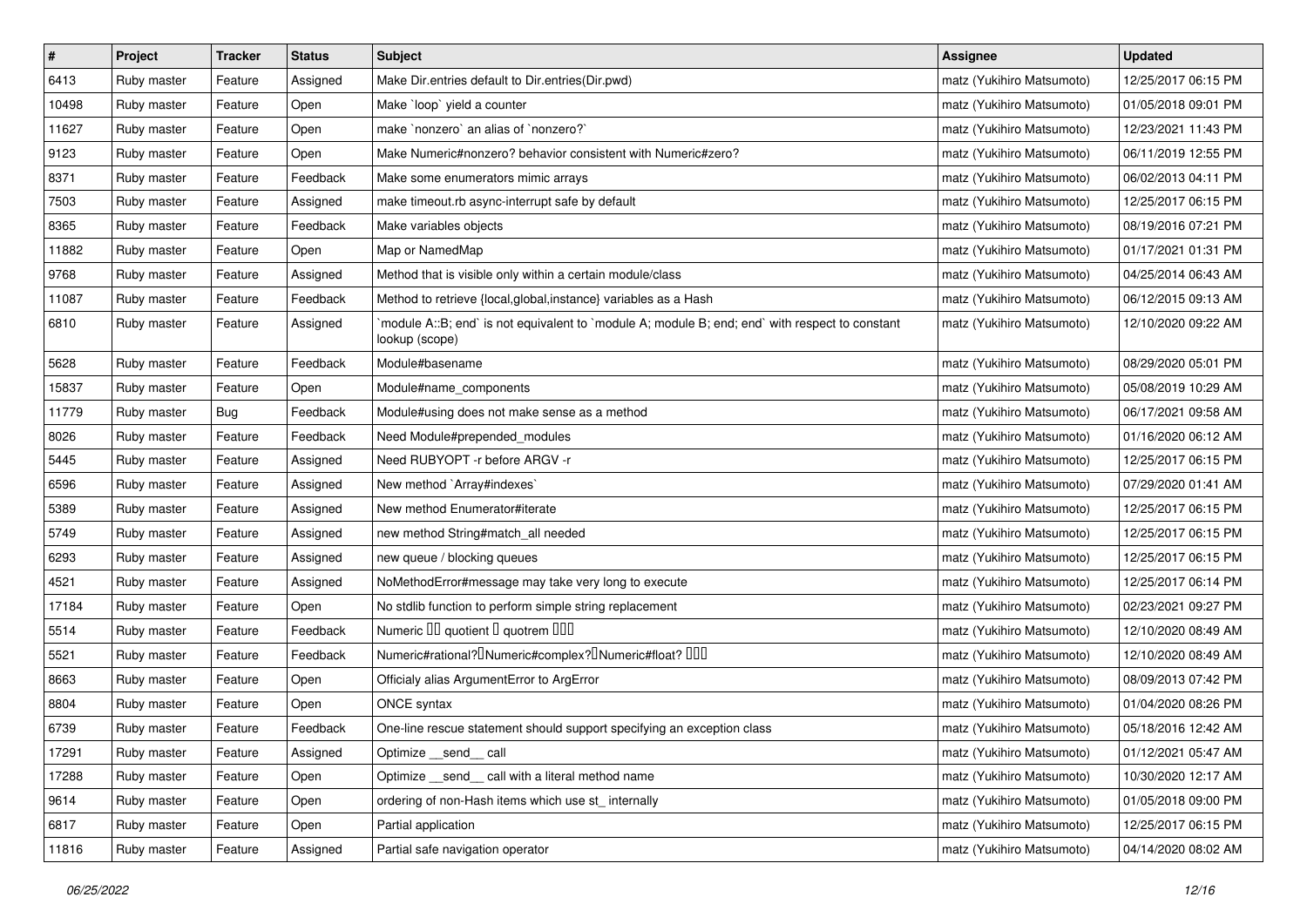| $\pmb{\#}$ | Project     | <b>Tracker</b> | <b>Status</b> | <b>Subject</b>                                                              | Assignee                  | <b>Updated</b>      |
|------------|-------------|----------------|---------------|-----------------------------------------------------------------------------|---------------------------|---------------------|
| 6697       | Ruby master | Feature        | Feedback      | [PATCH] Add Kernel#Symbol conversion method like String(), Array() etc.     | matz (Yukihiro Matsumoto) | 12/25/2017 06:15 PM |
| 11735      | Ruby master | Feature        | Open          | Porting String#squish and String#squish! from Ruby on Rails' Active Support | matz (Yukihiro Matsumoto) | 06/24/2016 08:02 AM |
| 5007       | Ruby master | Feature        | Assigned      | Proc#call_under: Unifying instance_eval and instance_exec                   | matz (Yukihiro Matsumoto) | 04/19/2018 07:57 AM |
| 16461      | Ruby master | Feature        | Assigned      | Proc#using                                                                  | matz (Yukihiro Matsumoto) | 12/10/2020 09:10 AM |
| 8271       | Ruby master | Feature        | Assigned      | Proposal for moving to a more visible, formal process for feature requests  | matz (Yukihiro Matsumoto) | 12/23/2021 11:40 PM |
| 6648       | Ruby master | Feature        | Assigned      | Provide a standard API for retrieving all command-line flags passed to Ruby | matz (Yukihiro Matsumoto) | 12/25/2017 06:15 PM |
| 4824       | Ruby master | Feature        | Assigned      | Provide method Kernel#executed?                                             | matz (Yukihiro Matsumoto) | 03/05/2018 04:57 AM |
| 8164       | Ruby master | Feature        | Assigned      | Public/Private                                                              | matz (Yukihiro Matsumoto) | 12/10/2020 08:50 AM |
| 14397      | Ruby master | Feature        | Assigned      | public, protected and private should return their arguments instead of self | matz (Yukihiro Matsumoto) | 12/10/2018 07:08 AM |
| 5781       | Ruby master | Feature        | Assigned      | Query attributes (attribute methods ending in `?` mark)                     | matz (Yukihiro Matsumoto) | 01/10/2020 06:34 AM |
| 11517      | Ruby master | Feature        | Open          | Queue enhancement - conditional pop                                         | matz (Yukihiro Matsumoto) | 09/17/2015 09:02 PM |
| 11518      | Ruby master | Feature        | Open          | Queue enhancement - promote! and promote_all!                               | matz (Yukihiro Matsumoto) | 09/17/2015 08:40 PM |
| 6317       | Ruby master | Feature        | Assigned      | Range#cover?000000Range00000000000000000000                                 | matz (Yukihiro Matsumoto) | 12/25/2017 06:15 PM |
| 7580       | Ruby master | Feature        | Assigned      | Range translation                                                           | matz (Yukihiro Matsumoto) | 06/11/2018 09:51 AM |
| 15723      | Ruby master | Misc           | Feedback      | Reconsider numbered parameters                                              | matz (Yukihiro Matsumoto) | 10/03/2019 07:16 PM |
| 9704       | Ruby master | Feature        | Open          | Refinements as files instead of modules                                     | matz (Yukihiro Matsumoto) | 10/11/2016 06:36 PM |
| 13129      | Ruby master | Feature        | Assigned      | Refinements cannot refine method_missing and respond_to_missing?            | matz (Yukihiro Matsumoto) | 07/03/2021 10:45 PM |
| 11704      | Ruby master | Bug            | Assigned      | Refinements only get "used" once in loop                                    | matz (Yukihiro Matsumoto) | 04/14/2016 02:45 AM |
| 15445      | Ruby master | Feature        | Open          | Reject '.123' in Float() method                                             | matz (Yukihiro Matsumoto) | 01/10/2019 07:59 AM |
| 6354       | Ruby master | Feature        | Assigned      | Remove escape (break/return/redo/next support) from class/module scope      | matz (Yukihiro Matsumoto) | 12/25/2017 06:15 PM |
| 7702       | Ruby master | Feature        | Open          | Remove Proc#binding                                                         | matz (Yukihiro Matsumoto) | 07/15/2019 07:39 PM |
| 10541      | Ruby master | Misc           | Open          | Remove shorthand string interpolation syntax                                | matz (Yukihiro Matsumoto) | 10/08/2015 05:44 PM |
| 10287      | Ruby master | Feature        | Open          | rename COLON3 to COLON2_HEAD.                                               | matz (Yukihiro Matsumoto) | 07/27/2021 09:34 AM |
| 6445       | Ruby master | Feature        | Assigned      | request for default length/position on string index                         | matz (Yukihiro Matsumoto) | 12/25/2017 06:15 PM |
| 5643       | Ruby master | Feature        | Assigned      | require/load options and binding option                                     | matz (Yukihiro Matsumoto) | 12/25/2017 06:15 PM |
| 7848       | Ruby master | Feature        | Open          | Restore default state for core ruby objects                                 | matz (Yukihiro Matsumoto) | 12/25/2017 06:15 PM |
| 6219       | Ruby master | Feature        | Feedback      | Return value of Hash#store                                                  | matz (Yukihiro Matsumoto) | 12/10/2020 08:46 AM |
| 8232       | Ruby master | Feature        | Open          | Rudiments of abstract algebra in Ruby                                       | matz (Yukihiro Matsumoto) | 04/09/2013 01:47 AM |
| 6367       | Ruby master | Feature        | Feedback      | #same? for Enumerable                                                       | matz (Yukihiro Matsumoto) | 12/25/2017 06:15 PM |
| 5741       | Ruby master | Feature        | Assigned      | Secure Erasure of Passwords                                                 | matz (Yukihiro Matsumoto) | 12/25/2017 06:15 PM |
| 16992      | Ruby master | Feature        | Open          | Sets: officially ordered                                                    | matz (Yukihiro Matsumoto) | 09/03/2020 02:08 PM |
| 7511       | Ruby master | Feature        | Feedback      | short-circuiting logical implication operator                               | matz (Yukihiro Matsumoto) | 12/10/2020 08:55 AM |
| 6841       | Ruby master | Feature        | Assigned      | Shorthand for Assigning Return Value of Method to Self                      | matz (Yukihiro Matsumoto) | 12/10/2020 08:53 AM |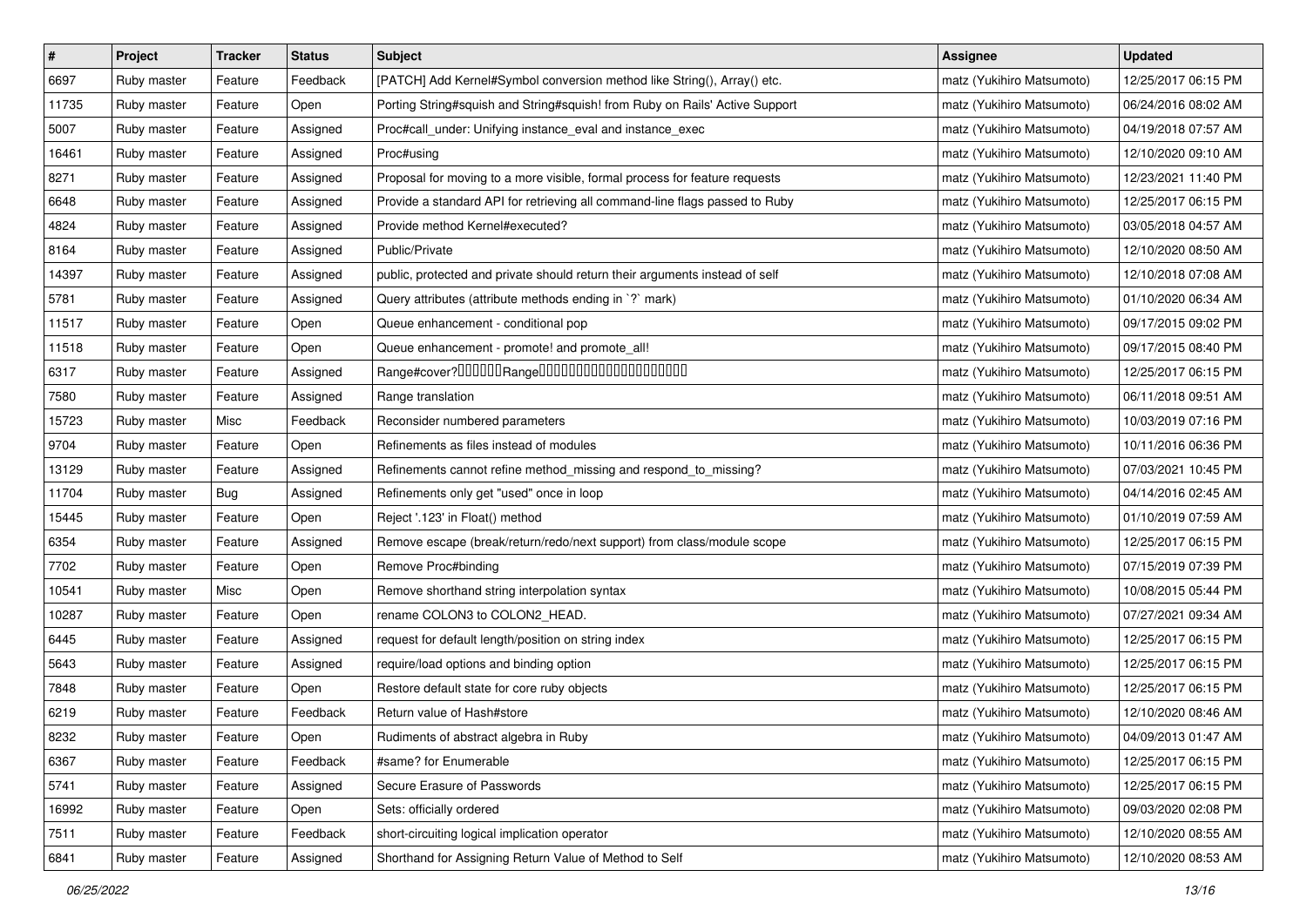| $\#$  | Project     | <b>Tracker</b> | <b>Status</b> | Subject                                                                                                                          | Assignee                                | <b>Updated</b>      |
|-------|-------------|----------------|---------------|----------------------------------------------------------------------------------------------------------------------------------|-----------------------------------------|---------------------|
| 12075 | Ruby master | Feature        | Feedback      | some container#nonempty?                                                                                                         | matz (Yukihiro Matsumoto)               | 10/07/2021 03:11 AM |
| 11028 | Ruby master | Feature        | Assigned      | standalone running single file ( zipped archives of ruby code) running **without installation** using<br>" 'aem install          | matz (Yukihiro Matsumoto)               | 04/04/2015 01:44 AM |
| 13303 | Ruby master | Feature        | Feedback      | String#any? as !String#empty?                                                                                                    | matz (Yukihiro Matsumoto)               | 02/23/2021 05:14 PM |
| 12745 | Ruby master | Feature        | Feedback      | String#(g)sub(!) should pass a MatchData to the block, not a String                                                              | matz (Yukihiro Matsumoto)               | 11/03/2021 11:46 PM |
| 6802  | Ruby master | Feature        | Assigned      | String#scan should have equivalent yielding MatchData                                                                            | matz (Yukihiro Matsumoto)               | 12/25/2017 06:15 PM |
| 5558  | Ruby master | Feature        | Assigned      | String#% strange arity errors                                                                                                    | matz (Yukihiro Matsumoto)               | 12/25/2017 06:15 PM |
| 7349  | Ruby master | Feature        | Assigned      | Struct#inspect needs more meaningful output                                                                                      | matz (Yukihiro Matsumoto)               | 12/25/2017 06:15 PM |
| 12861 | Ruby master | Feature        | Feedback      | super in a block can be either lexically or dynamically scoped depending on how the block is invoked                             | matz (Yukihiro Matsumoto)               | 12/21/2016 05:20 PM |
| 6806  | Ruby master | Feature        | Feedback      | Support functional programming: forbid instance/class variables for ModuleName::method_name,<br>allow for ModuleName.method name | matz (Yukihiro Matsumoto)               | 12/10/2020 08:53 AM |
| 5825  | Ruby master | Feature        | Assigned      | Sweet instance var assignment in the object initializer                                                                          | matz (Yukihiro Matsumoto)               | 12/10/2020 08:53 AM |
| 7795  | Ruby master | Feature        | Open          | Symbol.defined? and/or to_existing_symbol                                                                                        | matz (Yukihiro Matsumoto)               | 12/25/2017 06:15 PM |
| 10064 | Ruby master | Feature        | Feedback      | &:symbol in when clause                                                                                                          | matz (Yukihiro Matsumoto)               | 01/05/2018 09:01 PM |
| 4592  | Ruby master | Feature        | Assigned      | Tempfile0000000                                                                                                                  | matz (Yukihiro Matsumoto)               | 12/25/2017 06:14 PM |
| 8478  | Ruby master | Feature        | Open          | The hash returned by Enumerable#group_by should have an empty array for its default value                                        | matz (Yukihiro Matsumoto)               | 06/04/2013 03:56 PM |
| 5673  | Ruby master | Feature        | Feedback      | undef_method probably doesn't need to raise an error                                                                             | matz (Yukihiro Matsumoto)               | 12/25/2017 06:15 PM |
| 15764 | Ruby master | Bug            | Open          | Whitespace and control characters should not be permitted in tokens                                                              | matz (Yukihiro Matsumoto)               | 04/22/2019 07:48 AM |
| 9816  | Ruby master | Feature        | Assigned      | 00000000000000000000                                                                                                             | matz (Yukihiro Matsumoto)               | 10/28/2014 08:29 AM |
| 8061  | Ruby master | Feature        | Open          | 000000000000000                                                                                                                  | matz (Yukihiro Matsumoto)               | 12/25/2017 06:15 PM |
| 18439 | Ruby master | Feature        | Open          | Support YJIT for VC++                                                                                                            | maximecb (Maxime<br>Chevalier-Boisvert) | 01/10/2022 11:29 PM |
| 6973  | Ruby master | Feature        | Assigned      | Add an #integral? method to Numeric to test for whole-number values                                                              | mrkn (Kenta Murata)                     | 12/25/2017 06:15 PM |
| 14476 | Ruby master | Feature        | Assigned      | Adding same_all? for checking whether all items in an Array are same                                                             | mrkn (Kenta Murata)                     | 08/28/2020 01:10 PM |
| 16350 | Ruby master | Feature        | Assigned      | ArithmeticSequence#member? can result in infinite loop                                                                           | mrkn (Kenta Murata)                     | 05/29/2020 10:26 PM |
| 3647  | Ruby master | Feature        | Feedback      | Array#sample(n, replace=false)                                                                                                   | mrkn (Kenta Murata)                     | 03/11/2020 02:09 AM |
| 5133  | Ruby master | Feature        | Assigned      | Array#unzip as an alias of Array#transpose                                                                                       | mrkn (Kenta Murata)                     | 12/25/2017 06:15 PM |
| 6857  | Ruby master | Feature        | Assigned      | bigdecimal/math BigMath.E/BigMath.exp R. P. Feynman inspired optimization                                                        | mrkn (Kenta Murata)                     | 12/25/2017 06:15 PM |
| 18677 | Ruby master | Bug            | Assigned      | BigDecimal#power (**) returns FloatDomainError when passing an infinite parameter                                                | mrkn (Kenta Murata)                     | 04/20/2022 02:04 AM |
| 5179  | Ruby master | Bug            | Assigned      | Complex#rationalize and to_r with approximate zeros                                                                              | mrkn (Kenta Murata)                     | 01/17/2020 03:00 AM |
| 8295  | Ruby master | Feature        | Assigned      | Float I Rational 0000000000000 BigDecimal 0000000                                                                                | mrkn (Kenta Murata)                     | 12/25/2017 06:15 PM |
| 5310  | Ruby master | Feature        | Assigned      | Integral objects                                                                                                                 | mrkn (Kenta Murata)                     | 12/25/2017 06:15 PM |
| 7321  | Ruby master | Feature        | Assigned      | Newton.#nsolve 00 2 0000000000                                                                                                   | mrkn (Kenta Murata)                     | 12/25/2017 06:15 PM |
| 5522  | Ruby master | Feature        | Feedback      | Numeric#finite? Numeric#infinite? INumeric#nan? IIII                                                                             | mrkn (Kenta Murata)                     | 12/10/2020 08:54 AM |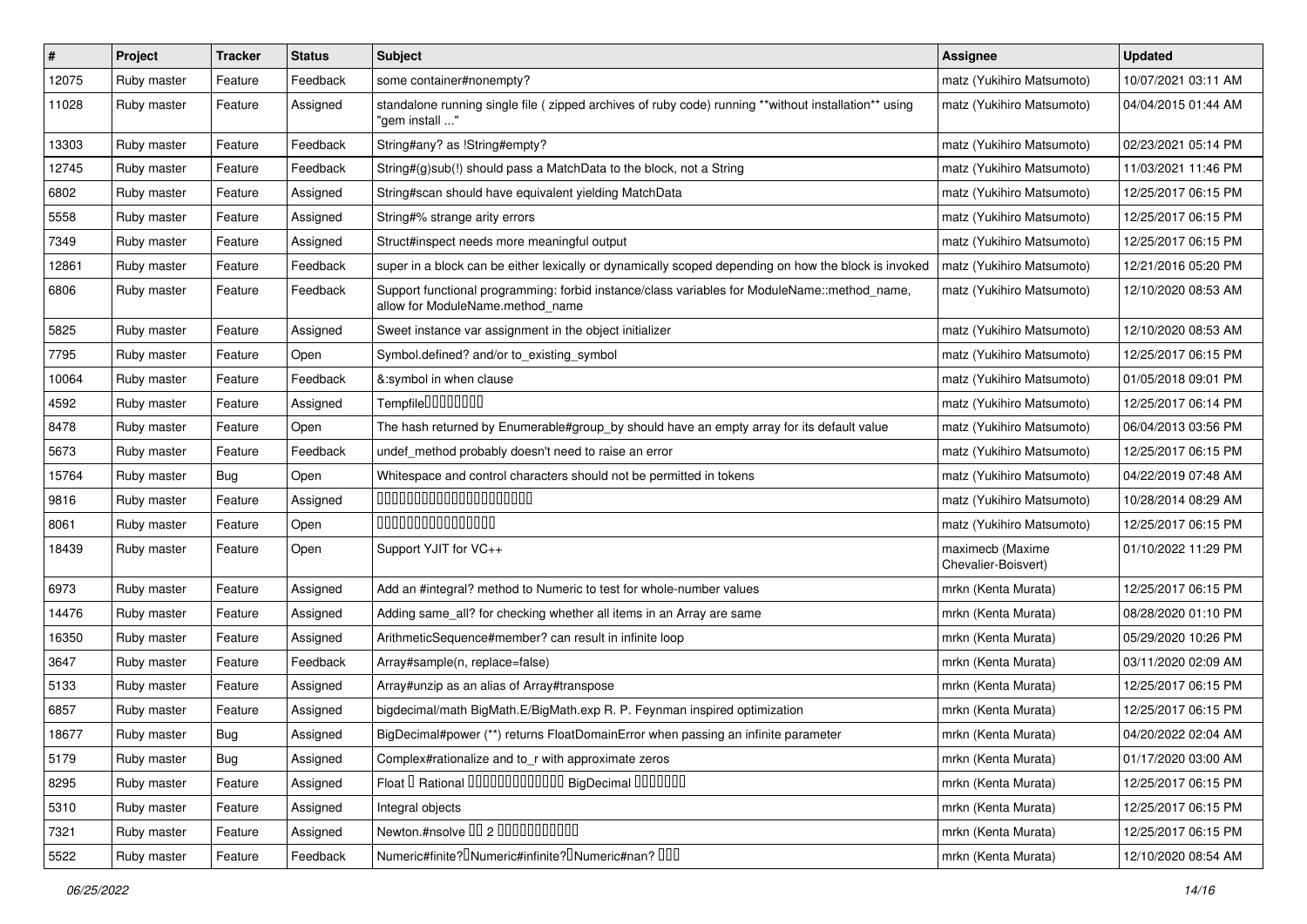| $\pmb{\#}$ | Project     | <b>Tracker</b> | <b>Status</b> | Subject                                                                                                      | <b>Assignee</b>         | <b>Updated</b>      |
|------------|-------------|----------------|---------------|--------------------------------------------------------------------------------------------------------------|-------------------------|---------------------|
| 10782      | Ruby master | Feature        | Assigned      | Patch: Add constants for BigDecimal for ZERO, ONE, TEN                                                       | mrkn (Kenta Murata)     | 05/21/2015 08:13 AM |
| 17339      | Ruby master | Feature        | Assigned      | Semantic grouping with BigDecimal#to_s                                                                       | mrkn (Kenta Murata)     | 12/20/2021 12:39 PM |
| 5654       | Ruby master | Feature        | Assigned      | Introduce global lock to avoid concurrent require                                                            | nahi (Hiroshi Nakamura) | 12/25/2017 06:15 PM |
| 5461       | Ruby master | Feature        | Assigned      | Add pipelining to Net::HTTP                                                                                  | naruse (Yui NARUSE)     | 12/25/2017 06:15 PM |
| 15940      | Ruby master | Feature        | Open          | Coerce symbols internal fstrings in UTF8 rather than ASCII to better share memory with string literals       | naruse (Yui NARUSE)     | 07/30/2019 04:17 AM |
| 15931      | Ruby master | Feature        | Open          | encoding for CESU-8                                                                                          | naruse (Yui NARUSE)     | 12/20/2019 05:42 AM |
| 17111      | Ruby master | Feature        | Assigned      | Improve performance of Net::HTTPHeader#set_form by 40%                                                       | naruse (Yui NARUSE)     | 08/10/2020 05:36 AM |
| 15007      | Ruby master | Misc           | Open          | Let all Init xxx and extension APIs frequently called from init code paths be considered cold                | naruse (Yui NARUSE)     | 12/06/2018 11:05 AM |
| 7892       | Ruby master | <b>Bug</b>     | Open          | MIME encoding bug of NKF.nkf                                                                                 | naruse (Yui NARUSE)     | 12/25/2017 06:15 PM |
| 16559      | Ruby master | Feature        | Open          | Net::HTTP#request injects "Connection: close" header if #started? is false, wasting HTTP server<br>resources | naruse (Yui NARUSE)     | 05/28/2020 07:37 PM |
| 9020       | Ruby master | Feature        | Assigned      | Net::HTTPResponse predicate/query methods                                                                    | naruse (Yui NARUSE)     | 12/25/2017 06:15 PM |
| 5764       | Ruby master | Feature        | Assigned      | Net::HTTP should assume HTTP/0.9 on unexpected responses                                                     | naruse (Yui NARUSE)     | 07/15/2019 05:06 PM |
| 13221      | Ruby master | Feature        | Assigned      | [PATCH] gems/bundled_gems: add "curses" RubyGem                                                              | naruse (Yui NARUSE)     | 09/25/2017 06:32 PM |
| 10628      | Ruby master | Misc           | Open          | Peformance of URI module                                                                                     | naruse (Yui NARUSE)     | 12/26/2014 04:08 PM |
| 3388       | Ruby master | Feature        | Feedback      | regexp support for start_with? and end_with?                                                                 | naruse (Yui NARUSE)     | 12/25/2017 06:02 PM |
| 18371      | Ruby master | Misc           | Assigned      | Release branches (release information in general)                                                            | naruse (Yui NARUSE)     | 03/23/2022 10:32 PM |
| 6265       | Ruby master | Feature        | Assigned      | Remove 'useless' 'concatenation' syntax                                                                      | naruse (Yui NARUSE)     | 08/10/2016 02:36 AM |
| 11526      | Ruby master | <b>Bug</b>     | Assigned      | Streaming HTTP requests are not idempotent and should not be retried                                         | naruse (Yui NARUSE)     | 07/01/2019 09:16 PM |
| 17638      | Ruby master | Feature        | Assigned      | Support backtracing with the libbacktrace library                                                            | naruse (Yui NARUSE)     | 03/05/2021 03:40 PM |
| 7652       | Ruby master | Feature        | Feedback      | Add FreeMiNT support to Ruby                                                                                 | nobu (Nobuyoshi Nakada) | 12/25/2017 06:15 PM |
| 8973       | Ruby master | <b>Bug</b>     | Feedback      | Allow to configure archlibdir for multiarch                                                                  | nobu (Nobuyoshi Nakada) | 06/16/2022 08:22 AM |
| 8959       | Ruby master | Feature        | Assigned      | Allow top level prepend                                                                                      | nobu (Nobuyoshi Nakada) | 10/16/2013 03:22 AM |
| 8449       | Ruby master | Feature        | Open          | Array#ary_plus always returns an array                                                                       | nobu (Nobuyoshi Nakada) | 06/02/2013 04:23 PM |
| 9010       | Ruby master | Bug            | Assigned      | /configure --prefix= cannot handle directories with spaces                                                   | nobu (Nobuyoshi Nakada) | 04/26/2021 10:38 PM |
| 16836      | Ruby master | Bug            | Assigned      | configure-time LDFLAGS leak into ruby pkg-config file                                                        | nobu (Nobuyoshi Nakada) | 08/14/2021 09:10 AM |
| 10416      | Ruby master | <b>Bug</b>     | Open          | Create mechanism for updating of Unicode data files downstreams when we want                                 | nobu (Nobuyoshi Nakada) | 10/08/2021 06:40 AM |
| 6360       | Ruby master | <b>Bug</b>     | Assigned      | Debug information build even without requesting it                                                           | nobu (Nobuyoshi Nakada) | 01/05/2018 09:00 PM |
| 13577      | Ruby master | Feature        | Assigned      | Digest file accidentally receives File object but uses file path                                             | nobu (Nobuyoshi Nakada) | 05/20/2017 06:50 PM |
| 2324       | Ruby master | Feature        | Assigned      | Dir instance methods for relative path                                                                       | nobu (Nobuyoshi Nakada) | 12/25/2017 05:58 PM |
| 13378      | Ruby master | Feature        | Open          | Eliminate 4 of 8 syscalls when requiring file by absolute path                                               | nobu (Nobuyoshi Nakada) | 06/16/2017 07:57 AM |
| 7394       | Ruby master | Feature        | Assigned      | Enumerable#find ifnone parameter could be non-callable                                                       | nobu (Nobuyoshi Nakada) | 02/10/2021 09:32 AM |
| 14971      | Ruby master | <b>Bug</b>     | Open          | error: implicit declaration of function 'rb_vm_call0                                                         | nobu (Nobuyoshi Nakada) | 09/06/2018 03:53 AM |